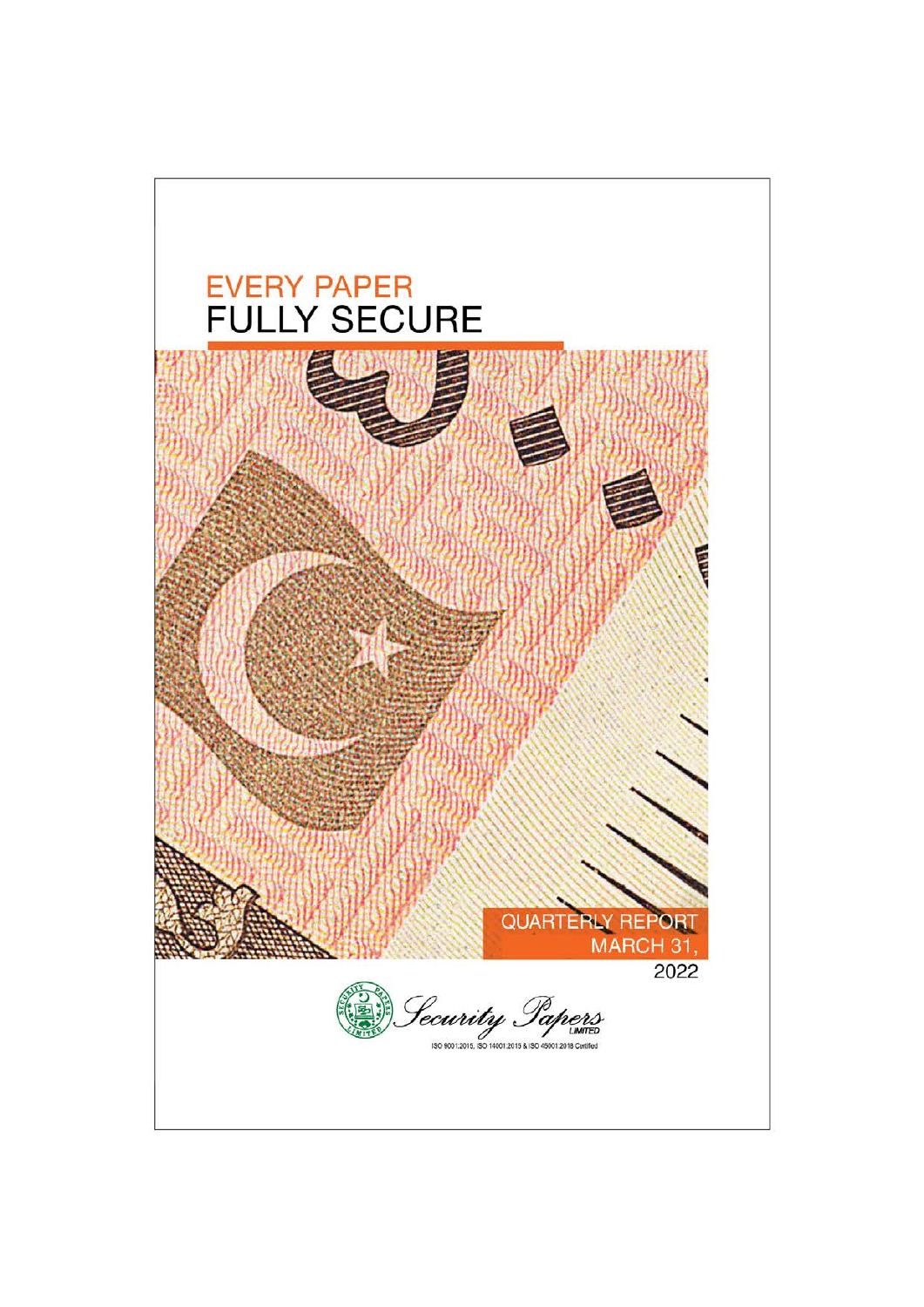

# **CONTENTS**

| Company information                                                    | 02 |
|------------------------------------------------------------------------|----|
| Directors' Report                                                      | 03 |
| Condensed interim statement of financial position                      | 04 |
| Condensed interim statement of profit or loss (un-audited)             | 05 |
| Condensed interim statement of other comprehensive income (un-audited) | 06 |
| Condensed interim statement of changes in equity (un-audited)          | 07 |
| Condensed interim statement of cash flows (un-audited)                 | 08 |
| Notes to the condensed interim financial information (un-audited)      | 09 |
| Attention shareholders                                                 | 20 |
|                                                                        |    |
|                                                                        |    |
|                                                                        |    |
|                                                                        |    |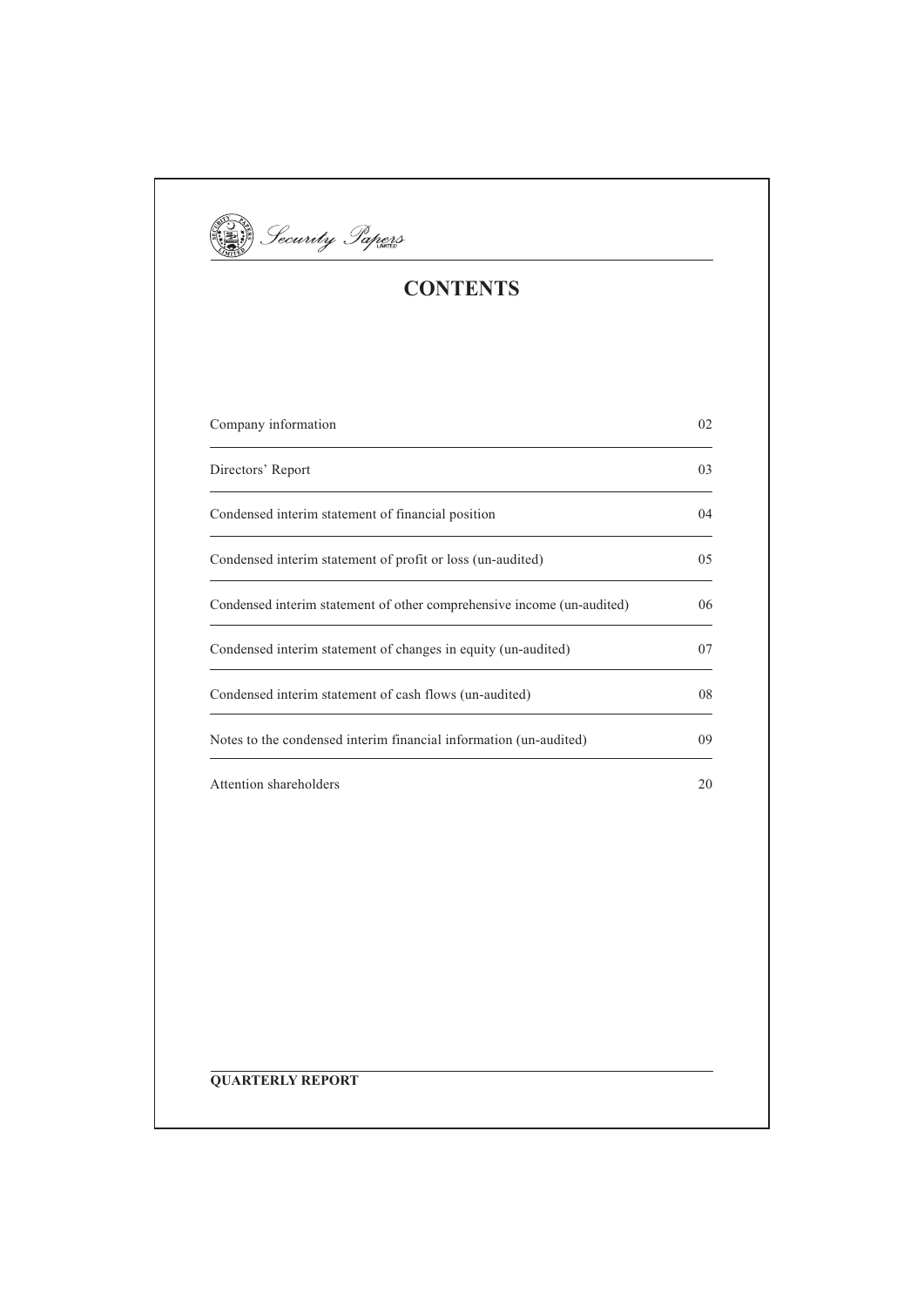

# **COMPANY INFORMATION**

#### **BOARD OF DIRECTORS** Chairman Mr. Mohammad Aftab Manzoor Non-executive  $\overline{a}$ **Directors** Mr. Muhammad Sualeh Ahmad Faruqui Non-executive - Independent Mr. Jamal Nasim<br>Dr. Abolghassem Jamshidi Non-executive  $\overline{a}$ Non-executive Ms. Figen Caliskan Non-executive Mrs. 1 Igen Canskan<br>Mrs. Uzma Aijaz<br>Hafiz Mohammad Yousaf<br>Mr. Shafqaat Ahmed Non-executive - Independent Non-executive Non-executive Mr. Munir Ahmed Non-executive - Independent **Chief Executive Officer** Dr. Mohammad Ashraf Butt Executive **BOARD AUDIT COMMITTEE** Chairperson<br>Member Mrs. Uzma Aijaz  $\overline{a}$ Mr. Jamal Nasim Dr. Abolghassem Jamshidi Member Hafiz Mohammad Yousaf Member Mr. Shafqaat Ahmed<br>Mr. Aqeel Ahmed  $\overline{a}$ Member Secretary **BOARD HUMAN RESOURCE AND REMUNERATION COMMITTEE** Mrs. Uzma Aijaz Chairperson Mr. Mohammad Aftab Manzoor Member Mr. Jamal Nasim  $\overline{a}$ Member Mr. Munir Ahmed Member Dr. Mohammad Ashraf Butt Member Mr Shahhaz Ali Secretary **CHIEF FINANCIAL OFFICER**  $\overline{a}$ Mr. Babar Aijaz **COMPANY SECRETARY** Mr. Rizwan Ul Haq Khan **BANKERS** Bank Al Habib Limited National Bank of Pakistan Meezan Bank Limited Habib Metropolitan Bank Limited Bank Alfalah Limited Khushhali Microfinance Bank Limited MIB Bank Limited **AUDITORS TAX CONSULTANTS** KPMG Taseer Hadi & Co. A. F. Ferguson & Co.<br>Chartered Accountants Chartered Accountants **LEGAL ADVISORS** Mohsin Tayebaly & Co. Advocates & Legal Consultants **REGISTERED OFFICE SHARE REGISTRARS** Jinnah Avenue, Malir Halt, FAMCO Associates (Pvt.) Limited Karachi - 75100 8-F, Near Hotel Faran, Nursery,<br>Block-6, P.E.C.H.S, Shahra-e-Faisal, Karachi. Ratacun - 75100<br>
Fel : (+9221) 99248285<br>
Fax : (+9221) 99248286<br>
E-mail : <u>comsec@security-papers.com</u> Tel: (+9221) 34380101-5 Fax: (+9221) 34380106 E-mail:  $\frac{1}{100}$ . shares @famco.com.pk

**WEB SITE** 

http://www.security-papers.com

### **FACTORY**

Jinnah Avenue, Malir Halt, Karachi - 75100 Tel : (+9221) 99248536-37<br>Fax : (+9221) 99248616

**QUARTERLY REPORT** 

 $\overline{02}$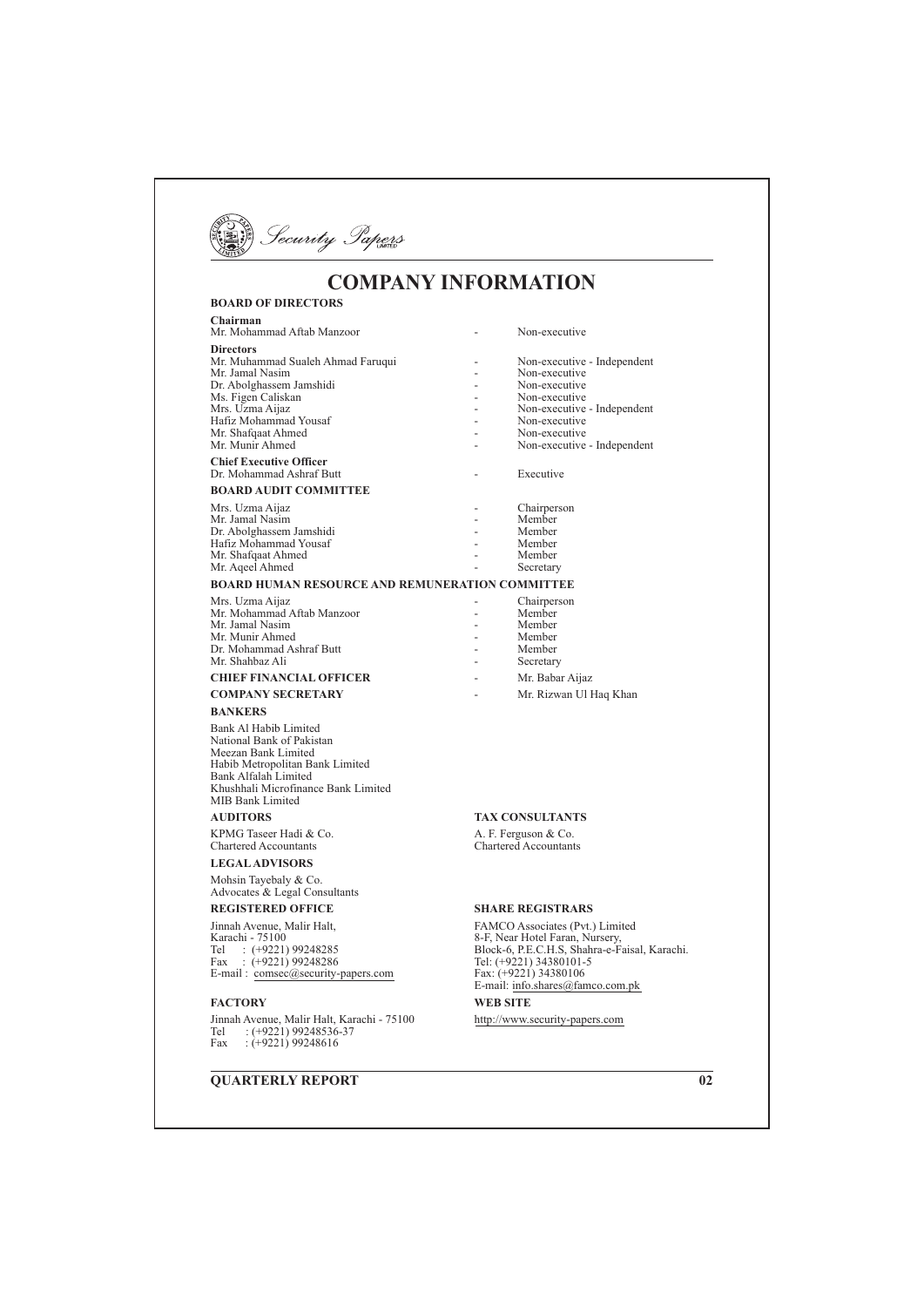

# **DIRECTORS' REPORT**

The Directors are pleased to present the un-audited financial information for the nine months period ended March 31, 2022.

## **BUSINESS AND PERFORMANCE REVIEW**

The Company continued to report healthy growth in sales revenue by reporting 16% increase as compared to corresponding period of preceding year. Net sales were reported at Rs 3,935 million during the nine months period as against Rs 3,380 million in the corresponding period of preceding year. The Company achieved sales volume of 3,211 tons as against 2,931 tons during the corresponding period of preceding year. The Company produced 3,342 tons of finished paper during the period under review as against 2,905 tons in the corresponding period of preceding year.

Gross profit was reported at Rs  $1.409$  million as against Rs  $1.160$  million in the corresponding period of preceding year showing an increase of Rs 249 million primarily due to higher sales volume.

The profit before and after taxation during the period under review stood at Rs 1,240 million and Rs 896 million as against Rs 1,312 million and Rs 968 million respectively during the corresponding period of preceding year. It includes other income of Rs 247 million earned during the period under review as against Rs 478 million in the corresponding period of preceding year. During the period under review, the Company has unrealized capital loss of Rs 53 million as against unrealized capital gain of Rs  $288$  million in the corresponding period of preceding year from investments in mutual funds mainly due to subdued capital market

### **FUTURE PROSPECTS**

Despite the challenging business environment, your Company has always been able to continue its operations while maintaining standard operating procedures for the safety of all the employees. The ongoing Russia - Ukraine war has kept international commodity prices including oil at elevated levels. Due to current political environment, rising international commodity prices and prevailing inflationary conditions, the input cost is on a rising trend. Your Company remains cognizant of the present business challenges and is continually assessing its strategy to meet the customers' demand while improving productivity through innovation, efficiency and effective cost containment initiatives.

#### **ACKNOWLEDGEMENT**

The Directors of your Company take this opportunity to express their gratitude to all the stakeholders for their encouragement and support.

On behalf of the Board of Directors

**DR. MOHAMMAD ASHRAF BUTT** Chief Executive Office

Karachi Dated: April 21, 2022

**OUARTERLY REPORT** 

 $\overline{03}$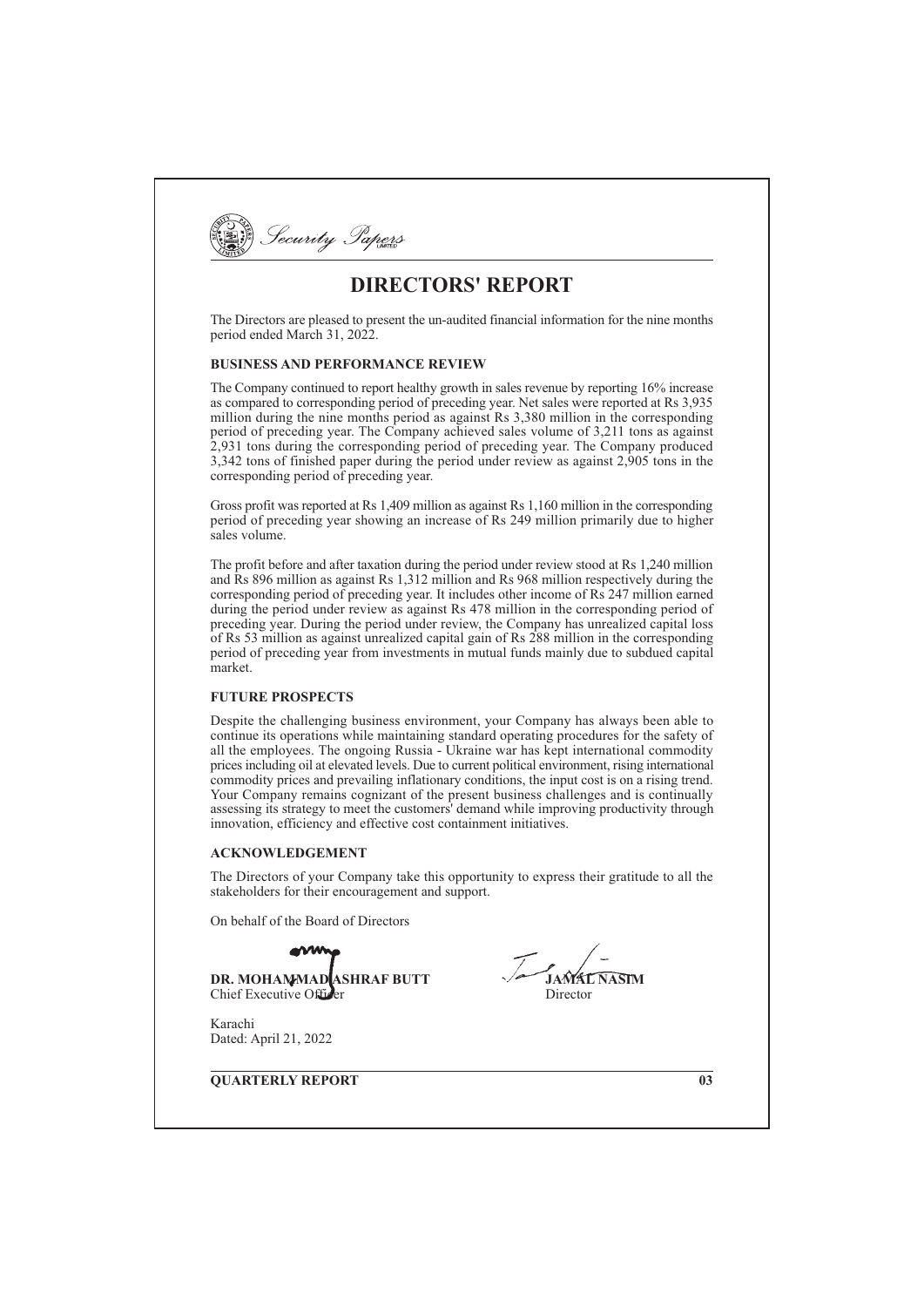

#### **Condensed Interim Statement of Financial Position** As at 31 March 2022  $31 \text{ March}$   $30 \text{ hr}$

| DR. MOHAMMAD ASHRAF BUTT<br><b>Chief Executive Officer</b>                                       | <b>JAMAL NASIM</b><br><b>Director</b> |                                | <b>BABAR AIJAZ</b><br><b>Chief Financial Officer</b> |
|--------------------------------------------------------------------------------------------------|---------------------------------------|--------------------------------|------------------------------------------------------|
| The annexed notes 1 to 16 form an integral part of these condensed interim financial statements. |                                       |                                |                                                      |
| <b>TOTAL EQUITY AND LIABILITIES</b>                                                              |                                       | 8,589,368                      | 8,137,349                                            |
| <b>Contingencies and commitments</b>                                                             | 8                                     |                                |                                                      |
| <b>Total liabilities</b>                                                                         |                                       | 1,506,399                      | 1,416,649                                            |
|                                                                                                  |                                       | 1,275,949                      | 1,183,904                                            |
| Taxation - net                                                                                   |                                       | 134,675                        | 112,607                                              |
| Current portion of lease liabilities                                                             |                                       | 7,767                          | 7,362                                                |
| Unclaimed dividend<br>Unpaid dividend                                                            |                                       | 2,876<br>406,067               | 3,931<br>355,658                                     |
| Accrued mark-up                                                                                  |                                       | 23                             | 29                                                   |
| <b>Current liabilities</b><br>Trade and other payables                                           |                                       | 724,541                        | 704,317                                              |
|                                                                                                  |                                       | 230,450                        | 232,745                                              |
| Deferred taxation - net                                                                          |                                       | 167,591                        | 188,230                                              |
| Lease Liabilities<br>Staff retirement benefits                                                   |                                       | 14,217<br>48,642               | 19,324<br>25,191                                     |
| <b>Non-current liabilities</b>                                                                   |                                       |                                |                                                      |
| Total shareholders' equity                                                                       |                                       | 7,082,969                      | 6,720,700                                            |
|                                                                                                  |                                       | 6,490,410                      | 6,128,141                                            |
| General reserves<br>Unappropriated profits                                                       |                                       | 5,594,837<br>895,573           | 4,663,799<br>1,464,342                               |
| <b>Revenue reserves</b>                                                                          |                                       |                                |                                                      |
| Issued, subscribed and paid-up capital<br>59,255,985 ordinary shares of Rs.10 each               |                                       | 592,559                        | 592,559                                              |
| 70,000,000 (30 June 2021: 70,000,000) ordinary shares of Rs. 10 each                             |                                       |                                |                                                      |
| Share capital and reserves<br>Authorised share capital                                           |                                       | 700,000                        | 700,000                                              |
| <b>EQUITY AND LIABILITIES</b>                                                                    |                                       |                                |                                                      |
| <b>TOTAL ASSETS</b>                                                                              |                                       | 8,589,368                      | 8,137,349                                            |
|                                                                                                  |                                       | 5,418,562                      | 5,332,033                                            |
| Cash and bank balances                                                                           |                                       | 565,169                        | 652,103                                              |
| Interest accrued<br>Short-term investments                                                       | 7                                     | 61,040<br>3,023,108            | 58,152<br>2,974,822                                  |
| Loans, advances, deposits, prepayments and other receivables                                     |                                       | 186,660                        | 79,784                                               |
| Trade debts - considered good                                                                    |                                       | 864,851                        | 812,253                                              |
| Stock-in-trade                                                                                   |                                       | 500,246                        | 553,921                                              |
| <b>Current assets</b><br>Stores, spares and loose tools                                          |                                       | 217,488                        | 200,998                                              |
|                                                                                                  |                                       | 3,170,806                      | 2,805,316                                            |
| Long-term investments<br>Lease deposits                                                          |                                       | 1,319,209<br>5,378             | 892,543<br>4,770                                     |
| Intangible assets                                                                                | 6                                     | 16,465                         | 18,133                                               |
| Right-of-use assets                                                                              | 5.3                                   | 19,790                         | 21,628                                               |
| Property, plant and equipment                                                                    | 5                                     | 1,809,964                      | 1,868,242                                            |
| <b>Non-current assets</b>                                                                        |                                       |                                |                                                      |
| <b>ASSETS</b>                                                                                    | <b>Note</b>                           | ------ (Rupees in '000) ------ |                                                      |
|                                                                                                  |                                       | (Un-audited)                   | Audited                                              |
|                                                                                                  |                                       | 31 March<br>2022               | 30 June<br>2021                                      |
|                                                                                                  |                                       |                                |                                                      |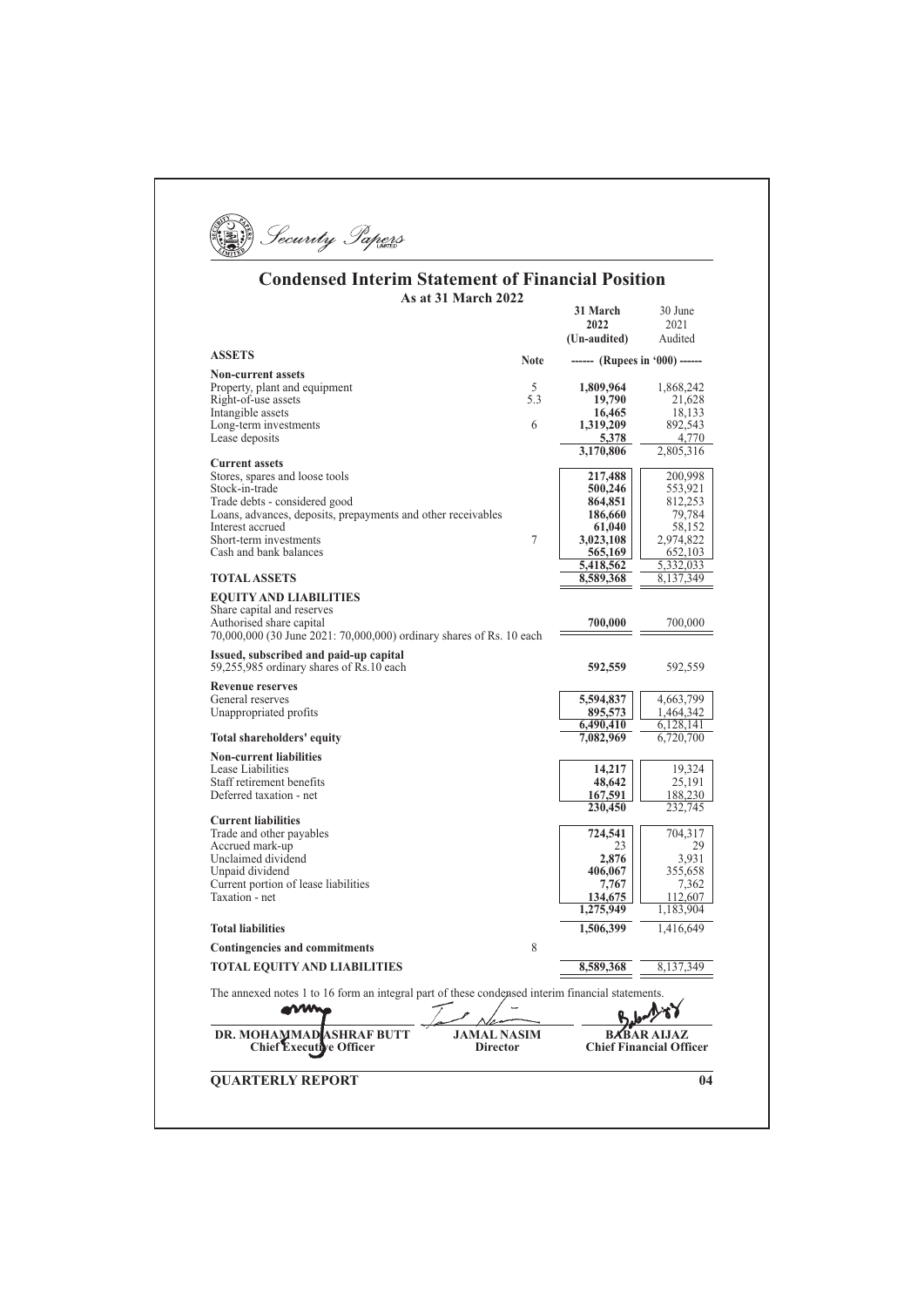Security Papers

## **Condensed Interim Statement of Profit or Loss (Un-audited) For the nine months and three months ended 31 March 2022**

|                                                                                                  |             | Nine months ended |                               |                                      | Three months ended |  |
|--------------------------------------------------------------------------------------------------|-------------|-------------------|-------------------------------|--------------------------------------|--------------------|--|
|                                                                                                  |             | 31 March<br>2022  | 31 March<br>2021              | 31 March<br>2022                     | 31 March<br>2021   |  |
|                                                                                                  | <b>Note</b> |                   |                               | ------- (Rupees in '000) ----------- |                    |  |
| Sales - net                                                                                      | 9           | 3,935,407         | 3,379,914                     | 1,332,834                            | 1,606,400          |  |
| Cost of sales                                                                                    |             | (2,526,721)       | (2,219,649)                   | (830, 105)                           | (1,032,751)        |  |
| <b>Gross profit</b>                                                                              |             | 1,408,686         | 1,160,265                     | 502,729                              | 573,649            |  |
| Administrative expenses                                                                          |             | (249,961)         | (227,771)                     | (86,891)                             | (74, 416)          |  |
| Other income                                                                                     | 10          | 246,558           | 478.328                       | 100,123                              | 116,330            |  |
| Other expenses                                                                                   | 10          | (160, 931)        | (95, 416)                     | (48, 615)                            | (39, 985)          |  |
| Finance costs                                                                                    |             | (4, 341)          | (3,823)                       | (1,212)                              | (872)              |  |
| <b>Profit before taxation</b>                                                                    |             | 1,240,011         | 1,311,583                     | 466,134                              | 574,706            |  |
| <b>Taxation</b>                                                                                  |             |                   |                               |                                      |                    |  |
| - Current                                                                                        |             | (365, 493)        | (300, 693)                    | (134, 021)                           | (155, 049)         |  |
| - Prior                                                                                          |             | 413               | (568)                         |                                      |                    |  |
| - Deferred                                                                                       |             | 20,642            | (42, 554)                     | (692)                                | (7,650)            |  |
|                                                                                                  |             | (344, 438)        | (343, 815)                    | (134, 713)                           | (162, 699)         |  |
| <b>Profit after taxation</b>                                                                     |             | 895,573           | 967,768                       | 331,421                              | 412,007            |  |
|                                                                                                  |             |                   | ----------- Rupees ---------- |                                      |                    |  |
| Earnings per share -                                                                             |             |                   |                               |                                      |                    |  |
| basic and diluted                                                                                |             | 15.11             | 16.33                         | 5.59                                 | 6.95               |  |
| The annexed notes 1 to 16 form an integral part of these condensed interim financial statements. |             |                   |                               |                                      |                    |  |

**JAMAL NASIM Director** 

**QUARTERLY REPORT** 

**DR. MOHAMMAD ASHRAF BUTT Chief Executive Officer** 

 $\overline{05}$ 

**BABAR ALJAZ Chief Financial Officer**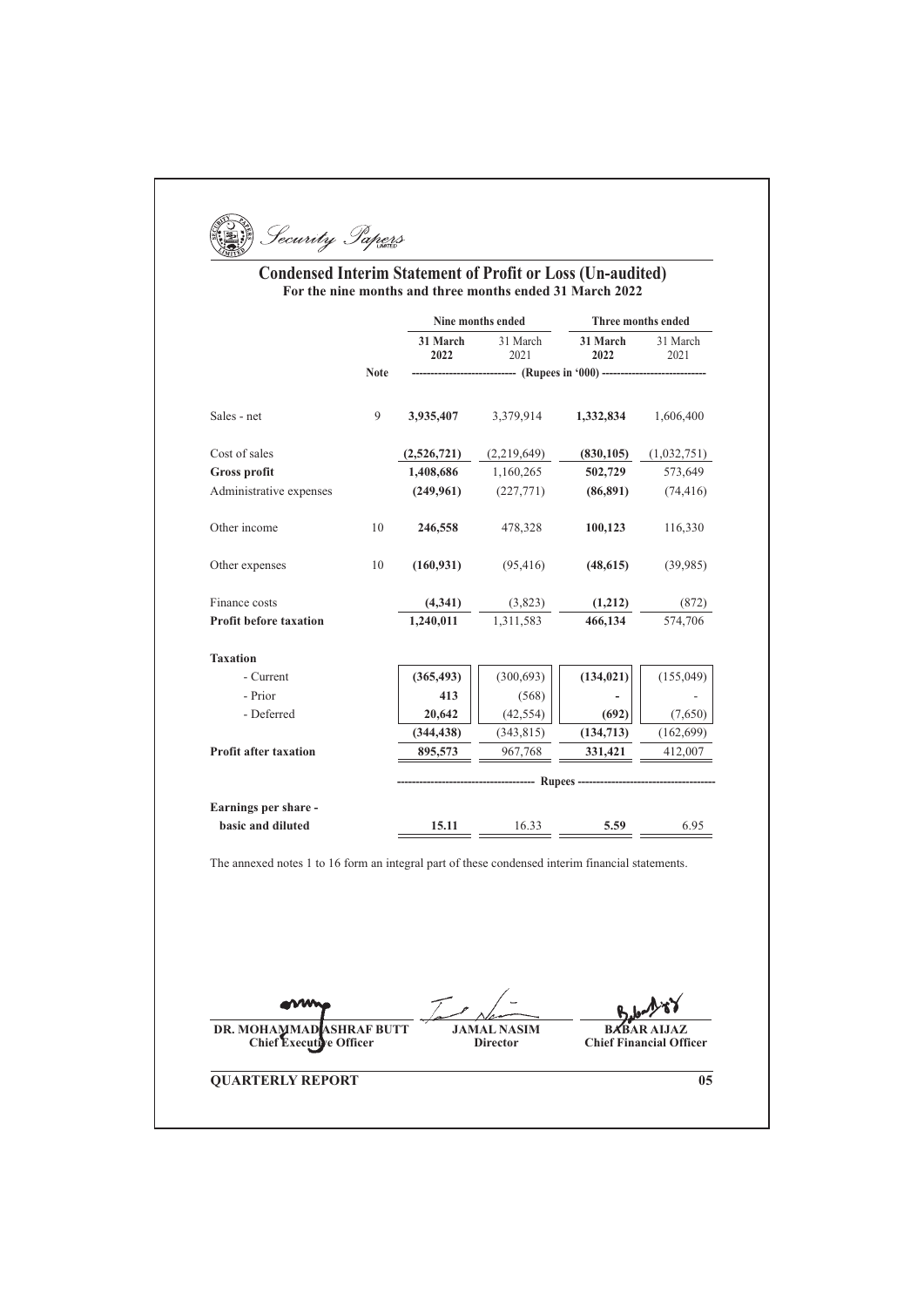Security Papers

## **Condensed Interim Statement of Other Comprehensive Income (Un-audited)** For the nine months and three months ended 31 March 2022

|                            | Nine months ended           |                  |                  | Three months ended |  |
|----------------------------|-----------------------------|------------------|------------------|--------------------|--|
|                            | 31 March<br>2022            | 31 March<br>2021 | 31 March<br>2022 | 31 March<br>2021   |  |
|                            | ---------------------<br>-- |                  |                  |                    |  |
| Profit for the period      | 895,573                     | 967,768          | 331,421          | 412,007            |  |
| Other comprehensive income | -                           | ۰                | -                | ۰                  |  |
| Total comprehensive income |                             |                  |                  |                    |  |
| for the period             | 895,573                     | 967,768          | 331,421          | 412,007            |  |

The annexed notes 1 to 16 form an integral part of these condensed interim financial statements.

DR. MOHAMMAD ASHRAF BUTT<br>Chief Executive Officer **JAMAL NASIM Director** 

**BABAR AIJAZ Chief Financial Officer** 

 $\overline{06}$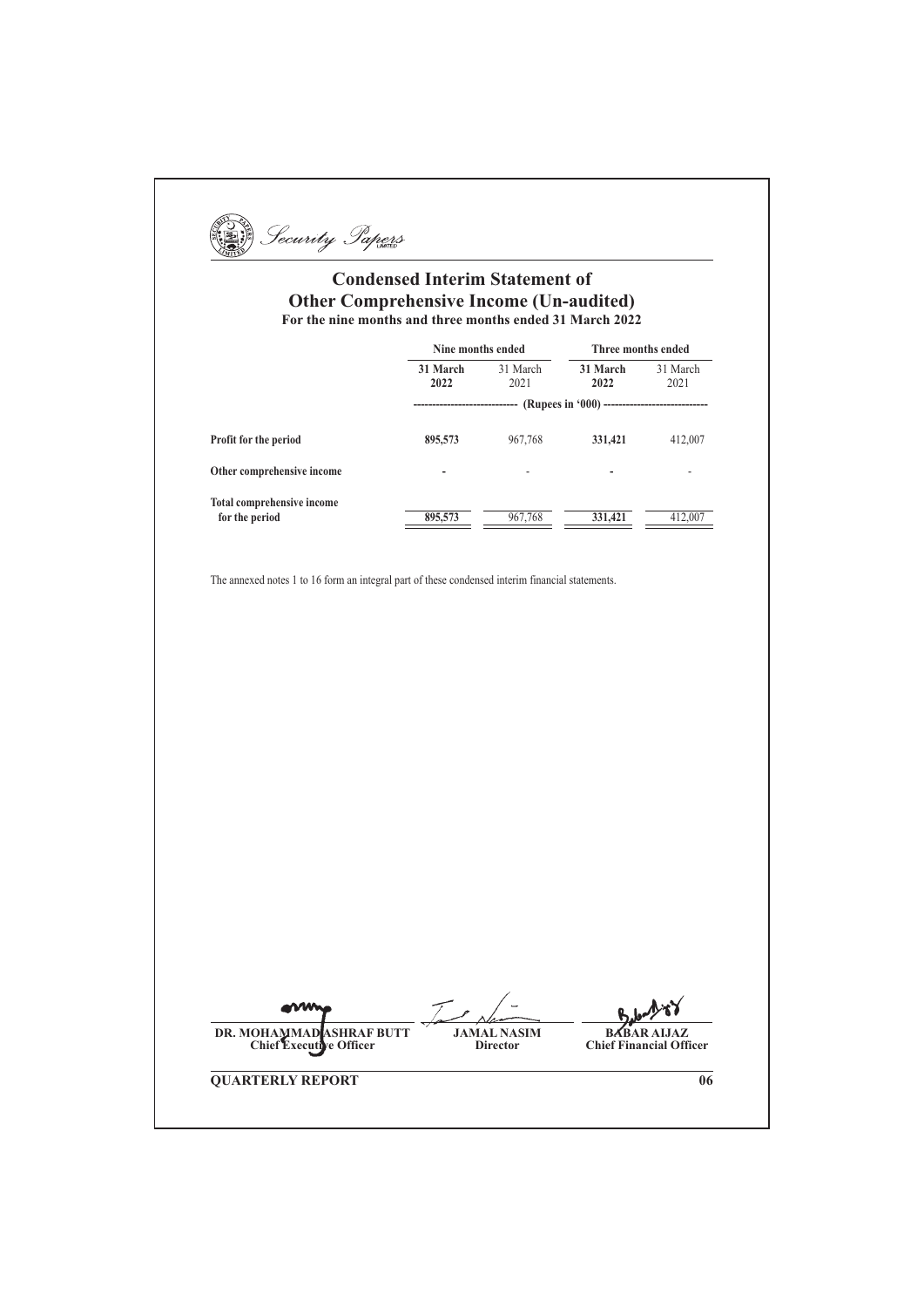# **Condensed Interim Statement of Changes in Equity (Un-audited)**<br>For the nine months ended 31 March 2022

|                                                                                                  |      |                                                             |                                       | <b>Revenue Reserves</b>  |            |                                      |                 |
|--------------------------------------------------------------------------------------------------|------|-------------------------------------------------------------|---------------------------------------|--------------------------|------------|--------------------------------------|-----------------|
|                                                                                                  | Note | <b>Issued</b><br>subscribed and<br>paid-up share<br>capital | General<br>reserves                   | Unappropriated<br>Profit |            | Total<br>reserves                    | Total<br>equity |
|                                                                                                  |      |                                                             |                                       | Rupees in '000 -         |            |                                      |                 |
| Balance as at 30 June 2020 (Audited)                                                             |      | 592,559                                                     | 4,217,879                             |                          | 979,228    | 5,197,107                            | 5,789,666       |
| Total comprehensive income for the<br>nine months period ended 31 March 2021                     |      |                                                             |                                       |                          |            |                                      |                 |
| Profit after taxation                                                                            |      | ÷,                                                          |                                       | ÷,                       | 967,768    | 967,768                              | 967,768         |
| Other comprehensive income for the period<br>Total comprehensive income for the period           |      |                                                             |                                       |                          | 967,768    | 967,768                              | 967,768         |
| <b>Transactions with owners</b>                                                                  |      |                                                             |                                       |                          |            |                                      |                 |
| Final cash dividend for the year ended<br>30 June 2020 at the rate of Rs. 9 per share            |      |                                                             |                                       |                          | (533, 304) | (533, 304)                           | (533, 304)      |
| Transfer to general reserves                                                                     | 15.1 |                                                             | 445,920                               |                          | (445,920)  |                                      |                 |
| Balance as at 31 March 2021 (Un-audited)                                                         |      | 592.559                                                     | 4,663,799                             |                          | 967,772    | 5,631,571                            | 6,224,130       |
| Balance as at 30 June 2021 (Audited)                                                             |      | 592,559                                                     | 4,663,799                             |                          | 1,464,342  | 6,128,141                            | 6,720,700       |
| Total comprehensive income for the<br>nine months period ended 31 March 2022                     |      |                                                             |                                       |                          |            |                                      |                 |
| Profit after taxation                                                                            |      | ÷,                                                          |                                       | ÷,                       | 895,573    | 895,573                              | 895,573         |
| Other comprehensive income for the period<br>Total comprehensive income for the period           |      |                                                             |                                       |                          | 895,573    | 895,573                              | 895,573         |
| <b>Transactions with owners</b>                                                                  |      |                                                             |                                       |                          |            |                                      |                 |
| Final cash dividend for the year ended<br>30 June 2021 at the rate of Rs. 9 per share            |      |                                                             |                                       |                          | (533, 304) | (533, 304)                           | (533, 304)      |
| Transfer to general reserves                                                                     | 15.1 |                                                             | 931,038                               |                          | (931, 038) |                                      |                 |
| Balance as at 31 March 2022 (Un-audited)                                                         |      | 592,559                                                     | 5,594,837                             |                          | 895,573    | 6,490,410                            | 7,082,969       |
| The annexed notes 1 to 16 form an integral part of these condensed interim financial statements. |      |                                                             |                                       |                          |            |                                      |                 |
|                                                                                                  |      |                                                             |                                       |                          |            |                                      |                 |
| <b>DR. MOHAMMAD</b><br><b>ASHRAF BUTT</b><br><b>Chief Executive Officer</b>                      |      |                                                             | <b>JAMAL NASIM</b><br><b>Director</b> |                          |            | RA<br><b>Chief Financial Officer</b> |                 |

**QUARTERLY REPORT** 

 $\overline{07}$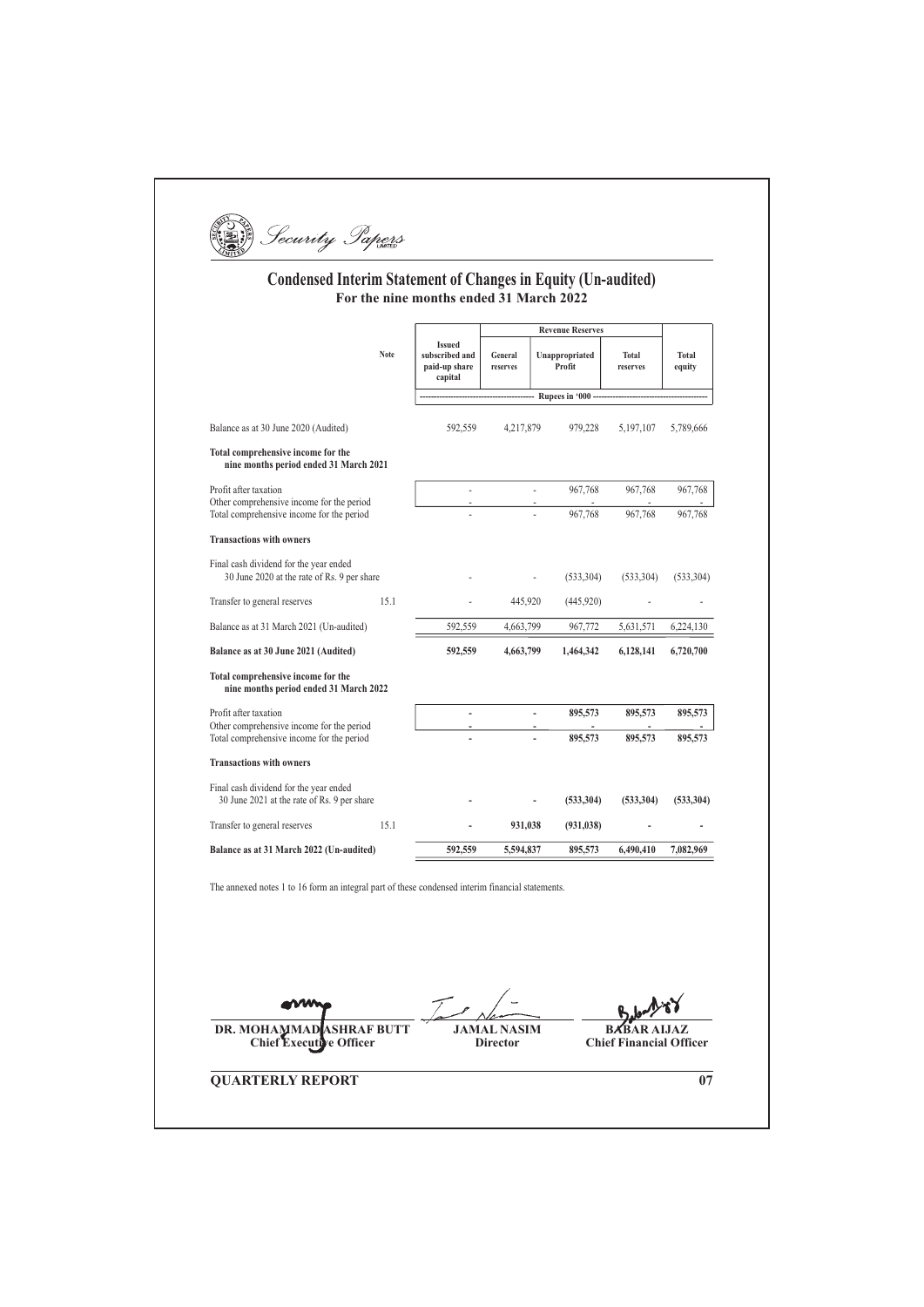

## **Condensed Interim Statement of Cash Flows (Un-audited) For the nine months ended 31 March 2022**

|                                                                                                            |                  | Nine months ended              |
|------------------------------------------------------------------------------------------------------------|------------------|--------------------------------|
|                                                                                                            | 31 March<br>2022 | 31 March<br>2021               |
| <b>Note</b>                                                                                                |                  | ------ (Rupees in '000) ------ |
| <b>CASH FLOWS FROM OPERATING ACTIVITIES</b>                                                                |                  |                                |
| Cash generated from operations<br>11                                                                       | 1,155,844        | 832,211                        |
| Lease deposits paid                                                                                        | (608)            | (125)                          |
| Taxes paid                                                                                                 | (343, 012)       | (323, 367)                     |
| Interest paid                                                                                              | (4,347)          | (2,460)                        |
| Net cash generated from operating activities                                                               | 807,877          | 506,259                        |
| <b>CASH FLOWS FROM INVESTING ACTIVITIES</b>                                                                |                  |                                |
| Capital expenditure                                                                                        | (112,069)        | (248, 482)                     |
| Acquisition of intangible assets                                                                           | (311)            | (509)                          |
| Proceeds from sale of property, plant and equipment                                                        | 1,465            | 1,746                          |
| Dividend received from mutual funds                                                                        | 1,113            | 666                            |
| Mark-up received                                                                                           | 236,532          | 172,052                        |
| (Loss) / Gain on redemption of mutual Fund                                                                 | (5,975)          | 5,590                          |
| Investments made during the period                                                                         | (5,554,066)      | (1,905,189)                    |
| Investments matured / redeemed during the period                                                           | 5,028,807        | 1,737,633                      |
| Net cash generated from investing activities                                                               | (404, 504)       | (236, 493)                     |
| <b>CASH FLOWS FROM FINANCING ACTIVITIES</b>                                                                |                  |                                |
| Payments of lease liabilities                                                                              | (6,357)          | (7,514)                        |
| Short-term running finance                                                                                 |                  | 80,928                         |
| Dividend paid                                                                                              | (483,950)        | (433,769)                      |
| Net cash used in financing activities                                                                      | (490, 307)       | (360, 355)                     |
| Net decrease in cash and cash equivalents                                                                  | (86,934)         | (90, 589)                      |
| Cash and cash equivalents at beginning of the period                                                       | 652,103          | 683,939                        |
| Cash and cash equivalents at end of the period<br>12                                                       | 565,169          | 593,350                        |
| The annexed notes 1 to 16 form an integral part of these condensed interim financial statements.           |                  |                                |
|                                                                                                            |                  |                                |
| <b>JAMAL NASIM</b><br>DR. MOHAMMAD<br>ASHRAF BUTT<br><b>Chief Executi</b><br>ve Officer<br><b>Director</b> |                  | <b>Chief Financial Officer</b> |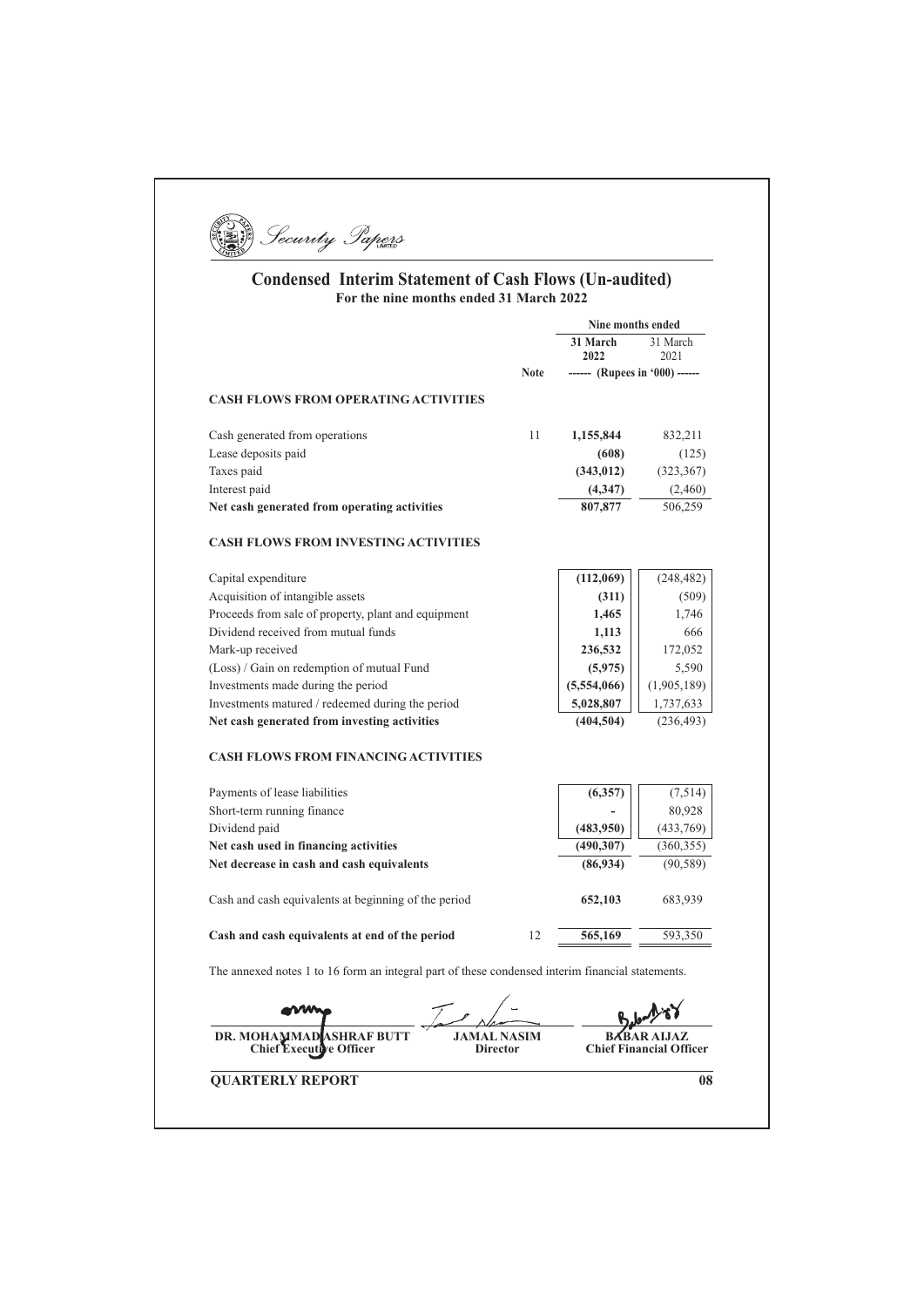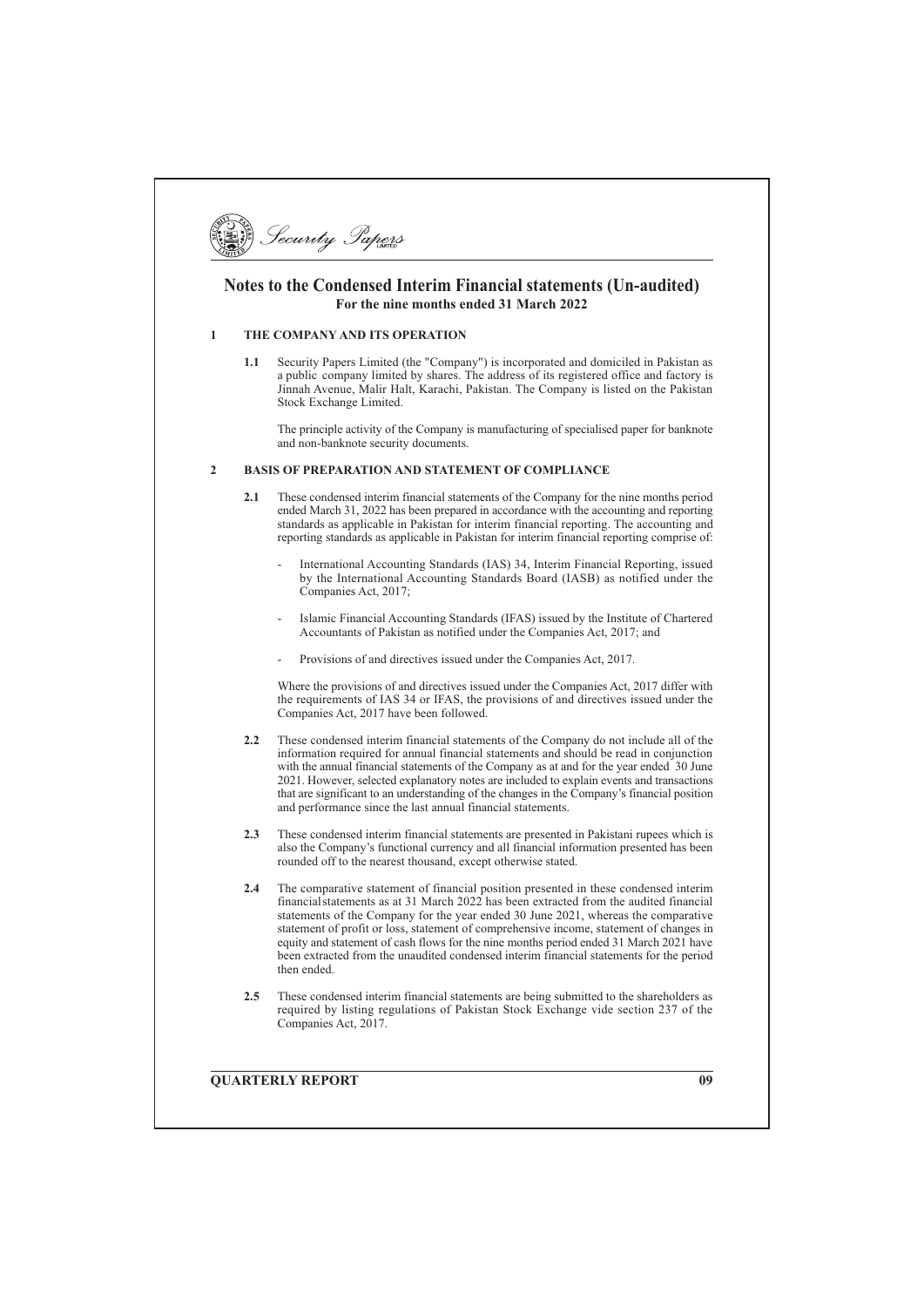# Security Papers

#### SIGNIFICANT ACCOUNTING POLICIES  $\mathbf{3}$

The accounting policies and the methods of computation adopted in the preparation of  $3.1$ these condensed interim financial statements are same as those applied in the preparation of the audited financial statements for the year ended 30 June 2021.

#### $3.2$ Standards, and amendments to published approved accounting standards that are not yet effective

The following International Financial Reporting Standards (IFRS Standards) as notified under the Companies Act, 2017 and the amendments and interpretations thereto will be effective for accounting periods beginning on or after 1 January 2022 and are not likely to have an impact on Company's financial statements:

Onerous Contracts – Cost of Fulfilling a Contract (Amendments to IAS 37) effective for the annual periods beginning on or after 1 January 2022 amends IAS 1 by mainly adding paragraphs which clarifies what comprises the cost of fulfilling a contract, cost of fulfilling a contract is relevant when determining whether a contract is onerous. An entity is required to apply the amendments to contracts for which it has not yet fulfilled all its obligations at the beginning of the annual reporting period in which it first applies the amendments (the date of initial application). Restatement of comparative information is not required, instead the amendments require an entity to recognize the cumulative effect of initially applying the amendments as an adjustment to the opening balance of retained earnings<br>or other component of equity, as appropriate, at the date of initial application.

#### **Annual Improvements to IFRS Standards 2018-2020**

The following annual improvements to IFRS Standards 2018-2020 are effective for annual reporting periods beginning on or after 1 January 2022:

- IFRS 9 The amendment clarifies that an entity includes only fees naid or received between the entity (the borrower) and the lender, including fees paid or received by either the entity or the lender on the other's behalf, when it applies the '10 percent' test in paragraph B3.3.6 of IFRS 9 in assessing whether to derecognize a financial liability.
- IFRS 16 The amendment partially amends Illustrative Example 13 accompanying IFRS 16 by excluding the illustration of reimbursement of leasehold improvements by the lessor. The objective of the amendment is to resolve any potential confusion that might arise in lease incentives
- IAS  $41$  The amendment removes the requirement in paragraph 22 of IAS 41 for entities to exclude taxation cash flows when measuring the fair value of a biological asset using a present value technique.
	- Property, Plant and Equipment: Proceeds before Intended Use (Amendments to IAS 16) effective for annual periods beginning on or after 1 January 2022 clarifies that sales proceeds and costs of items produced while bringing an item of property, plant and equipment to the location and condition necessary for it to be capable of operating in the manner intended by management e.g. when testing etc., are recognized in profit or loss in accordance with applicable Standards. The entity measures the cost of those items applying the measurement requirements of IAS 2. The standard also removes the requirement of deducting the net sales proceeds from cost of testing. An entity shall apply those amendments retrospectively, but only to items of property, plant and equipment that are brought to the location and condition necessary for them to be capable of operating in the manner intended by management on or after the beginning of the earliest period presented in the financial statements in which the entity first applies the amendments. The entity shall recognize the cumulative effect of initially applying the amendments as an adjustment to the opening balance of retained earnings (or other component of equity, as appropriate) at the beginning of that earliest period presented.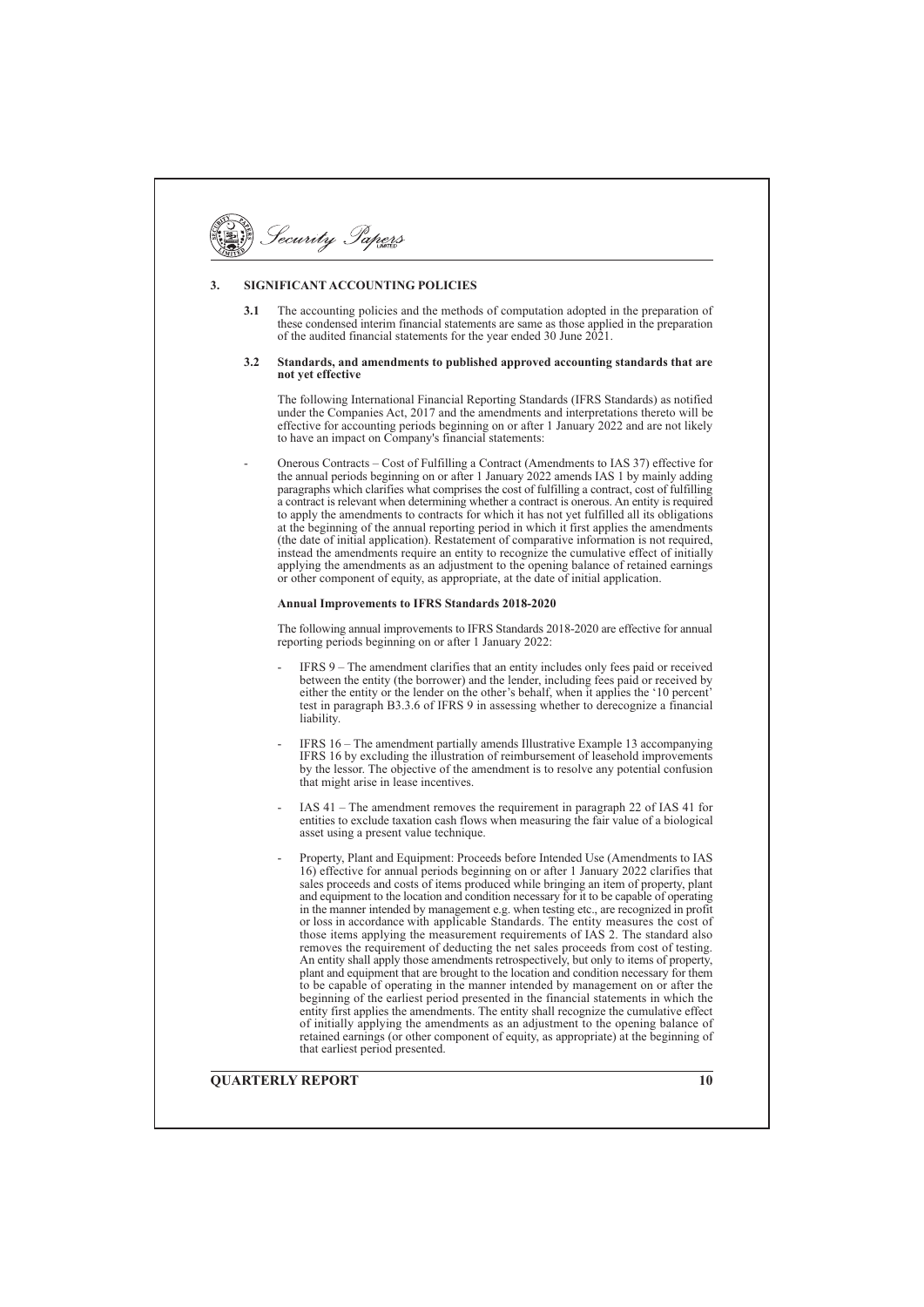Security Papers Reference to the Conceptual Framework (Amendments to IFRS 3) - Reference to the Conceptual Framework, issued in May 2020, amended paragraphs 11, 14, 21, 22<br>and 23 of and added paragraphs 21A, 21B, 21C and 23A to IFRS 3. An entity shall apply those amendments to business combinations for which the acquisition date is on or after the beginning of the first annual reporting period beginning on or after 1 January 2022. Earlier application is permitted if at the same time or earlier an entity also applies all the amendments made by Amendments to References to the Conceptual Framework in IFRS Standards, issued in March 2018. Classification of liabilities as current or non-current (Amendments to IAS 1) amendments apply retrospectively for the annual periods beginning on or after 1 January 2023. These amendments in the standards have been added to further clarify when a liability is classified as current. The standard also amends the aspect of classification of liability as non-current by requiring the assessment of the entity's right at the end of the reporting period to defer the settlement of liability for at least twelve months after the reporting period. An entity shall apply those amendments retrospectively in accordance with IAS 8. Disclosure of Accounting Policies (Amendments to IAS 1 and IFRS Practice Statement 2) - the Board has issued amendments on the application of materiality to disclosure of accounting policies and to help companies provide useful accounting policy disclosures. The key amendments to IAS 1 include: requiring companies to disclose their material accounting policies rather than their significant accounting policies; clarifying that accounting policies related to immaterial transactions, other events or conditions are themselves immaterial and as such need not be disclosed; and clarifying that not all accounting policies that relate to material transactions, other events or conditions are themselves material to a company's financial statements. The Board also amended IFRS Practice Statement 2 to include guidance and two additional examples on the application of materiality to accounting policy disclosures. The amendments are effective for annual reporting periods beginning on or after 1 January 2023 with earlier application permitted. Definition of Accounting Estimates (Amendments to IAS 8) – The amendments introduce a new definition for accounting estimates clarifying that they are monetary amounts in the financial statements that are subject to measurement uncertainty. The amendments also clarify the relationship between accounting policies and accounting estimates by specifying that a company develops an accounting estimate to achieve the objective set out by an accounting policy. The amendments are effective for periods beginning on or after 1 January  $\tilde{2}023$  and will apply prospectively to changes in accounting estimates and changes in accounting policies occurring on or after the beginning of the first annual reporting period in which the company applies the amendments. Deferred Tax related to Assets and Liabilities arising from a Single Transaction (Amendments to IAS 12) – The amendments narrow the scope of the Initial Recognition Exemption (IRE) so that it does not apply to transactions that give rise to equal and Examplement (i.e.) so that a user of proposition of the original unit of the distribution of the distribution of the distribution of the distribution of the distribution of the distribution of the distribution of the distr initial recognition of a lease and a decommissioning provision. For leases and decommissioning liabilities, the associated deferred tax asset and liabilities will need to be recognized from the beginning of the earliest comparative period presented, with any cumulative effect recognized as an adjustment to retained earnings or other components of equity at that date. The amendments are effective for annual reporting periods beginning on or after 1 January 2023 with earlier application permitted. **OUARTERLY REPORT**  $\overline{11}$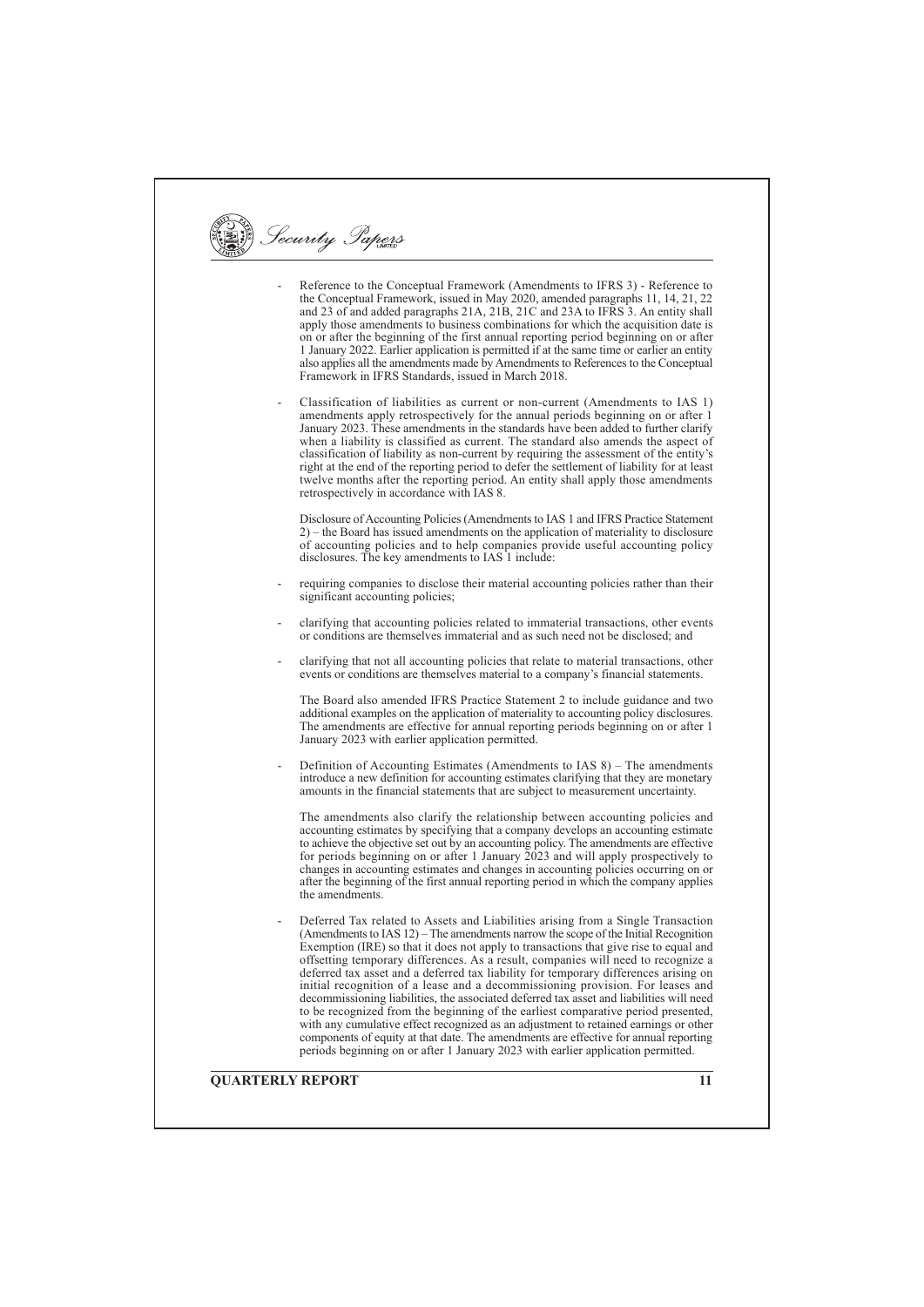Security Papers

Sale or Contribution of Assets between an Investor and its Associate or Joint Venture (Amendments to IFRS 10 and IAS 28) - The amendment amends accounting treatment on loss of control of business or assets. The amendments also introduce new accounting for less frequent transaction that involves neither cost nor full step-up of certain retained interests in assets that are not businesses. The effective date for these changes has been deferred indefinitely until the completion of a broader review.

#### $\overline{4}$ . USE OF JUDGEMENTS AND ESTIMATES

- The preparation of these condensed interim financial statements requires management  $4.1$ to make judgments, estimates and assumptions that affect the application of accounting policies and the reporting amounts of assets and liabilities, income and expense. Actual results may differ from these estimates.
- $4.2$ Judgements and estimates made by management in the preparation of these condensed interim financial statements are the same as those that were applied to the annual financial statements of the Company as at and for the year ended 30 June 2021.
- $4.3$ The financial risk management objectives and policies adopted by the Company are consistent with those disclosed in the annual financial statements as at and for the year ended 30 June 2021.

|                | 31 March<br>2022<br>(Un-audited)                                                        | 30 June<br>2021<br>(Audited)                                                             |
|----------------|-----------------------------------------------------------------------------------------|------------------------------------------------------------------------------------------|
| <b>Note</b>    | $--- (Rupees in '000)$ $---$                                                            |                                                                                          |
|                |                                                                                         |                                                                                          |
| 5.1<br>5.2     | 1,732,137<br>77,827<br>1,809,964                                                        | 1,712,277<br>155,965<br>1,868,242                                                        |
|                |                                                                                         |                                                                                          |
| 5.1.1<br>5.1.1 | 1,712,277<br>67,320<br>119,512<br>(166, 972)<br>1,732,137                               | 1,420,120<br>58,542<br>425,362<br>(19)<br>(191, 728)<br>1,712,277                        |
|                |                                                                                         |                                                                                          |
|                | 135,749<br>24,440<br>752<br>6,800<br>5,525<br>2,366<br>782<br>1,506<br>8,912<br>186,832 | 363,929<br>24,743<br>4,853<br>44,398<br>2,718<br>33,510<br>584<br>29<br>9,140<br>483,904 |
|                |                                                                                         |                                                                                          |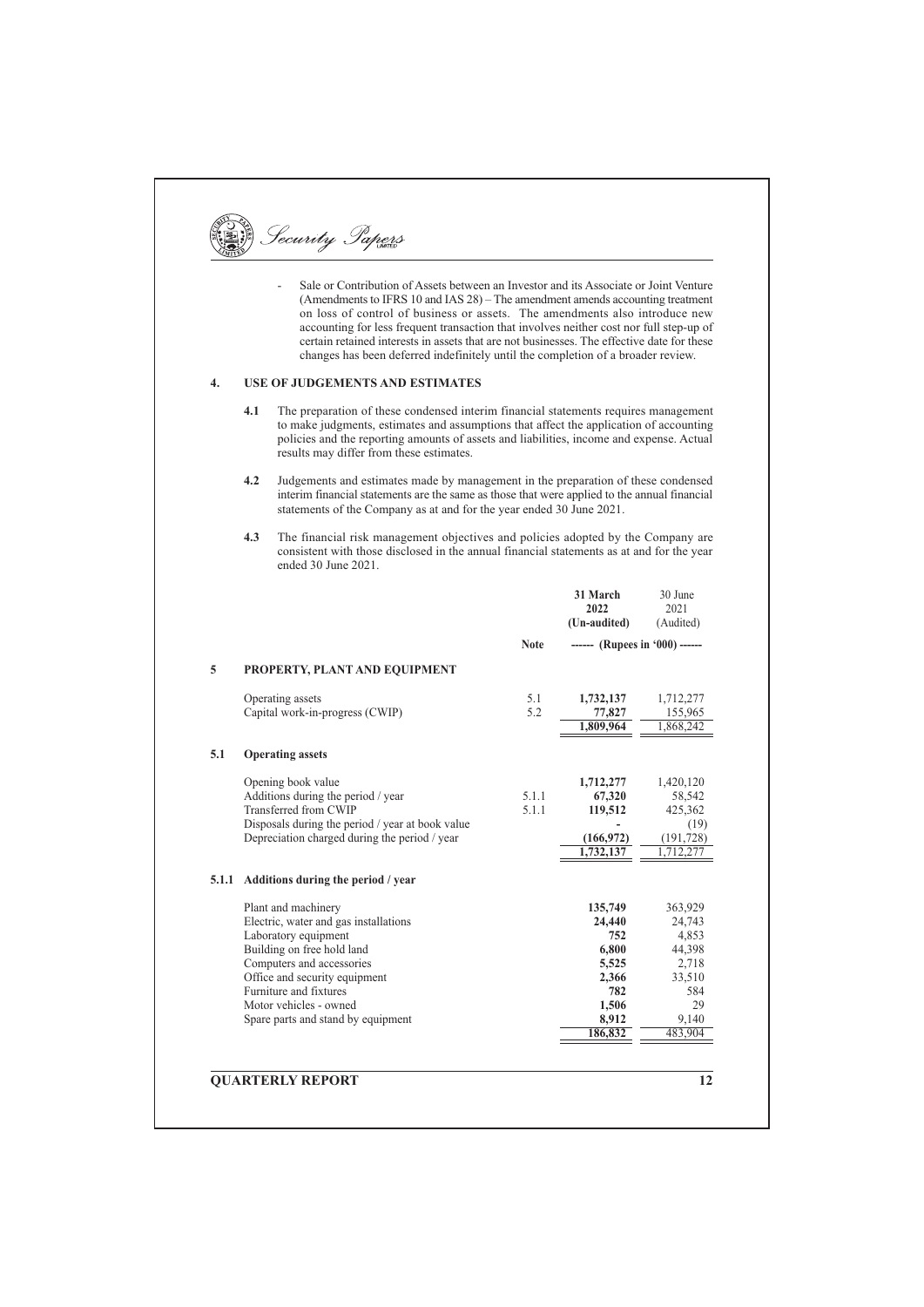|     |                                                                                                                                                                                                                                                                                              |             | 31 March<br>2022<br>(Un-audited) | 30 June<br>2021<br>Audited |
|-----|----------------------------------------------------------------------------------------------------------------------------------------------------------------------------------------------------------------------------------------------------------------------------------------------|-------------|----------------------------------|----------------------------|
|     |                                                                                                                                                                                                                                                                                              | <b>Note</b> | ------ (Rupees in '000) ------   |                            |
|     |                                                                                                                                                                                                                                                                                              |             |                                  |                            |
| 5.2 | Capital work-in-progress (CWIP)                                                                                                                                                                                                                                                              |             |                                  |                            |
|     | Opening balance                                                                                                                                                                                                                                                                              |             | 155,965                          | 299,297                    |
|     | Additions during the period / year                                                                                                                                                                                                                                                           |             | 41,374                           | 282,031                    |
|     | Transferred to operating assets                                                                                                                                                                                                                                                              |             | (119,512)                        | (425,363)                  |
|     |                                                                                                                                                                                                                                                                                              |             | 77,827                           | 155,965                    |
| 5.3 | Right-of-use assets (ROUA)                                                                                                                                                                                                                                                                   |             |                                  |                            |
|     | Opening balance                                                                                                                                                                                                                                                                              |             | 21,628                           | 25,882                     |
|     | Additions during the period / year                                                                                                                                                                                                                                                           |             | 4,910                            | 4,437                      |
|     | Disposals during the period / year at book value                                                                                                                                                                                                                                             |             | (866)                            | (660)                      |
|     | Depreciation for the period / year                                                                                                                                                                                                                                                           |             | (5,882)                          | (8,031)                    |
|     |                                                                                                                                                                                                                                                                                              |             | 19,790                           | 21,628                     |
| 6   | <b>LONG-TERM INVESTMENTS</b>                                                                                                                                                                                                                                                                 |             |                                  |                            |
|     | Pakistan Investment Bonds (PIBs)                                                                                                                                                                                                                                                             | 6.1         | 1,319,209                        | 1,321,783                  |
|     | Less: PIBs with current maturity                                                                                                                                                                                                                                                             |             |                                  | (429, 240)                 |
|     |                                                                                                                                                                                                                                                                                              |             | 1,319,209                        | 892,543                    |
|     |                                                                                                                                                                                                                                                                                              |             |                                  |                            |
| 6.1 | These represents investments in Pakistan Investment Bonds (PIBs) carrying floating and fixed<br>profit at the rate ranging from 10.69% to 12.38% (June 2021: 7.67% to 13.96%) with maturities<br>in June 2023, October 2023, September 2024, May 2028, June 2028 and August 2028. The profit |             |                                  |                            |
|     | payments are made quarterly and semi annually.                                                                                                                                                                                                                                               |             | 31 March                         | 30 June                    |
|     |                                                                                                                                                                                                                                                                                              |             |                                  |                            |
|     |                                                                                                                                                                                                                                                                                              |             | 2022                             | 2021                       |
| 7   | <b>SHORT-TERM INVESTMENTS</b>                                                                                                                                                                                                                                                                |             | (Un-audited)                     | Audited                    |
|     |                                                                                                                                                                                                                                                                                              | <b>Note</b> | ------ (Rupees in '000) ------   |                            |
|     | At amortised cost                                                                                                                                                                                                                                                                            |             |                                  |                            |
|     | Treasury bills                                                                                                                                                                                                                                                                               |             | 2,132,251                        | 1,418,024                  |
|     | Pakistan Investment Bonds                                                                                                                                                                                                                                                                    |             |                                  | 429,240                    |
|     | At fair value through profit or loss                                                                                                                                                                                                                                                         |             |                                  |                            |
|     | Units of mutual funds                                                                                                                                                                                                                                                                        | 7.1         | 890,857                          | 1,127,558                  |
|     |                                                                                                                                                                                                                                                                                              |             | 3,023,108                        | 2,974,822                  |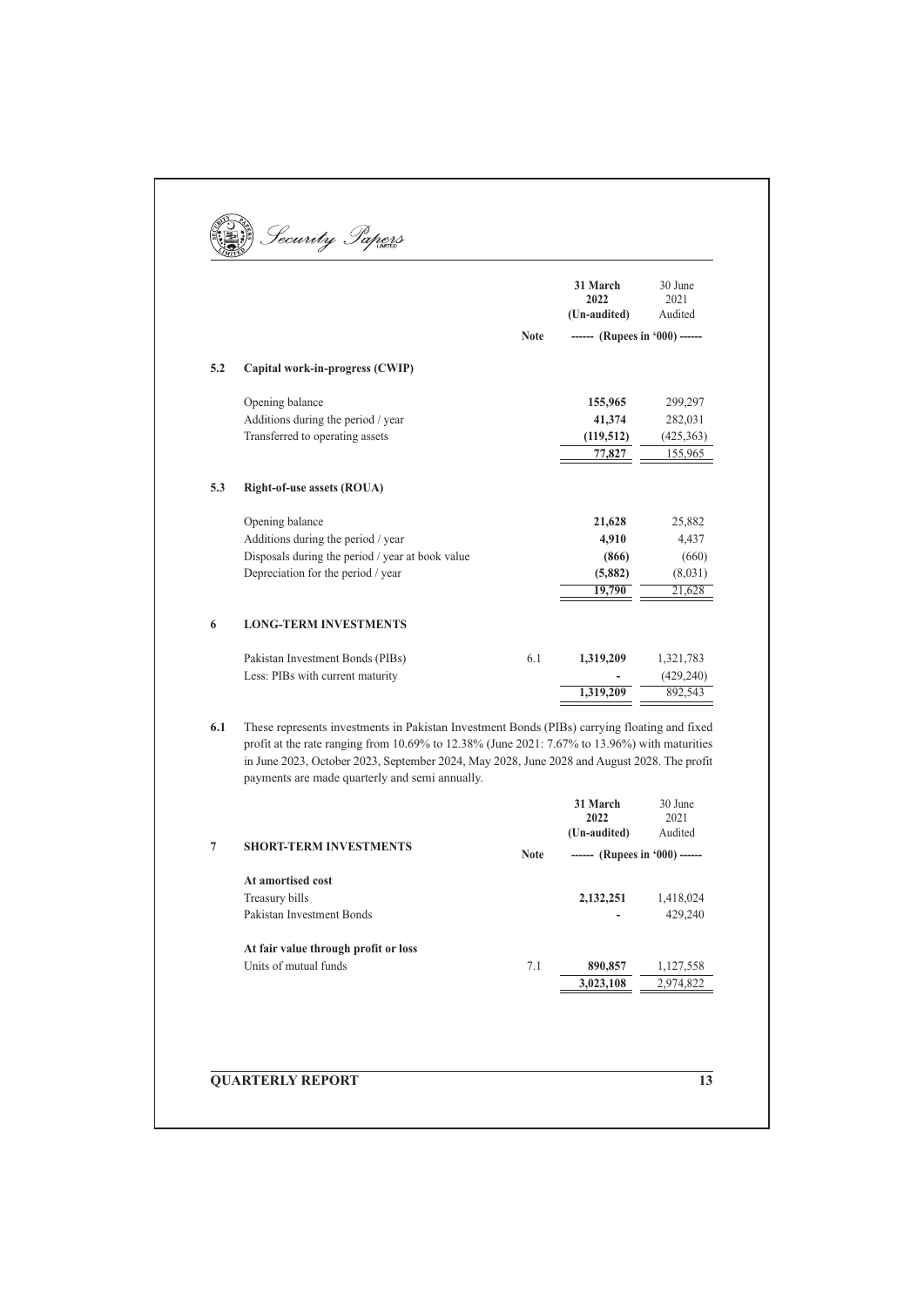**DE Security Papers** 

7.1 Investments in units of mutual funds are as follows:

| 31 March<br>2022<br>(Un-audited)   | 30 June<br>2021<br>(Audited) | <b>Name of Investee Company</b>    | 31 March<br>2022<br>(Un-audited) | 30 June<br>2021<br>(Audited) |
|------------------------------------|------------------------------|------------------------------------|----------------------------------|------------------------------|
| ------------- (Units) ------------ |                              |                                    | ------ (Rupees in '000) ------   |                              |
| 44,524,829                         | 44,524,829                   | NBP Islamic Stock Fund             | 530,683                          | 567,024                      |
| 5,191,107                          | 5,191,107                    | Meezan Islamic Fund                | 318,445                          | 328,992                      |
| -                                  | 8,250,665                    | Meezan Balance Fund                |                                  | 133,662                      |
| 4,938,442                          | 4,838,347                    | NIT Islamic Equity Fund            | 41,729                           | 46,835                       |
| $\qquad \qquad \blacksquare$       | 1,095,110                    | Meezan Strategic Allocation Plan-I | -                                | 51,045                       |
|                                    |                              |                                    | 890,857                          | 1,127,558                    |

#### $\bf{8}$ **CONTINGENCIES AND COMMITMENTS**

## 8.1 Contingencies

There have been no changes in the status of contingencies as reported in the annual financial statements for the year ended 30 June 2021, except for the following:

| Name of the<br>court, agency or<br>authority | Description of the factual basis of the<br>proceedings and relief sought                                                                                                                                                                                                                                                                                                                                                                                                                                                                                                                                                                                                                                                                                                                                                                                                                                                                                                                                                                                                                                                                                                                                                                                                                                                                                                                                                                                                                                                                                                                                                                                                                                                                                                                              | Date<br>instituted  |
|----------------------------------------------|-------------------------------------------------------------------------------------------------------------------------------------------------------------------------------------------------------------------------------------------------------------------------------------------------------------------------------------------------------------------------------------------------------------------------------------------------------------------------------------------------------------------------------------------------------------------------------------------------------------------------------------------------------------------------------------------------------------------------------------------------------------------------------------------------------------------------------------------------------------------------------------------------------------------------------------------------------------------------------------------------------------------------------------------------------------------------------------------------------------------------------------------------------------------------------------------------------------------------------------------------------------------------------------------------------------------------------------------------------------------------------------------------------------------------------------------------------------------------------------------------------------------------------------------------------------------------------------------------------------------------------------------------------------------------------------------------------------------------------------------------------------------------------------------------------|---------------------|
| 8.1.1 Federal Board of<br>Revenue            | TAX YEAR 2016<br>The Additional Commissioner Inland Revenue (ACIR) vide show cause notice<br>dated 10 December 2021 issued under section 122(1) read with 122(5A) of<br>the Income Tax Ordinance 2001 initiated tax proceedings for amendment or<br>further amendment of the Income Tax Return for the Tax Year 2016. The<br>Company has contended the notice as no basis for initiating action under<br>section 122(5A) is available in respect of the matter raised in the notice as<br>no error of law has been established. Without prejudice to the objections<br>raised, the Company has submitted required details, information and supporting<br>evidences against the observations raised by the officer. However, on 08<br>March 2022, ACIR has passed an order accepting our submissions on various<br>points without negative inference except following issues and raised the tax<br>demand of Rs 7.791 million.<br>- The Company has business income subject to NTR and dividend income<br>and capital gain on mutual funds which are subject to FTR. ACIR apportioned<br>all the expenses of the Company on the ratio of volume of each head of<br>income.<br>- The Company has claimed tax credit under section 65B of the Ordinance<br>amounting to Rs 3.22 million. ACIR has disallowed the tax credit claimed<br>under section 65B of the Ordinance.<br>Management is not in agreement with the order passed by the ACIR in respect<br>of para discussed above and has filed an appeal before the Commissioner<br>(Appeals) on 05 April 2022. Considering facts of the case and advise of Tax<br>Advisor, Management is confident that the Company would succeed at<br>appellate forums against the order, therefore no provision has been made in<br>these financial information. | 10 December<br>2021 |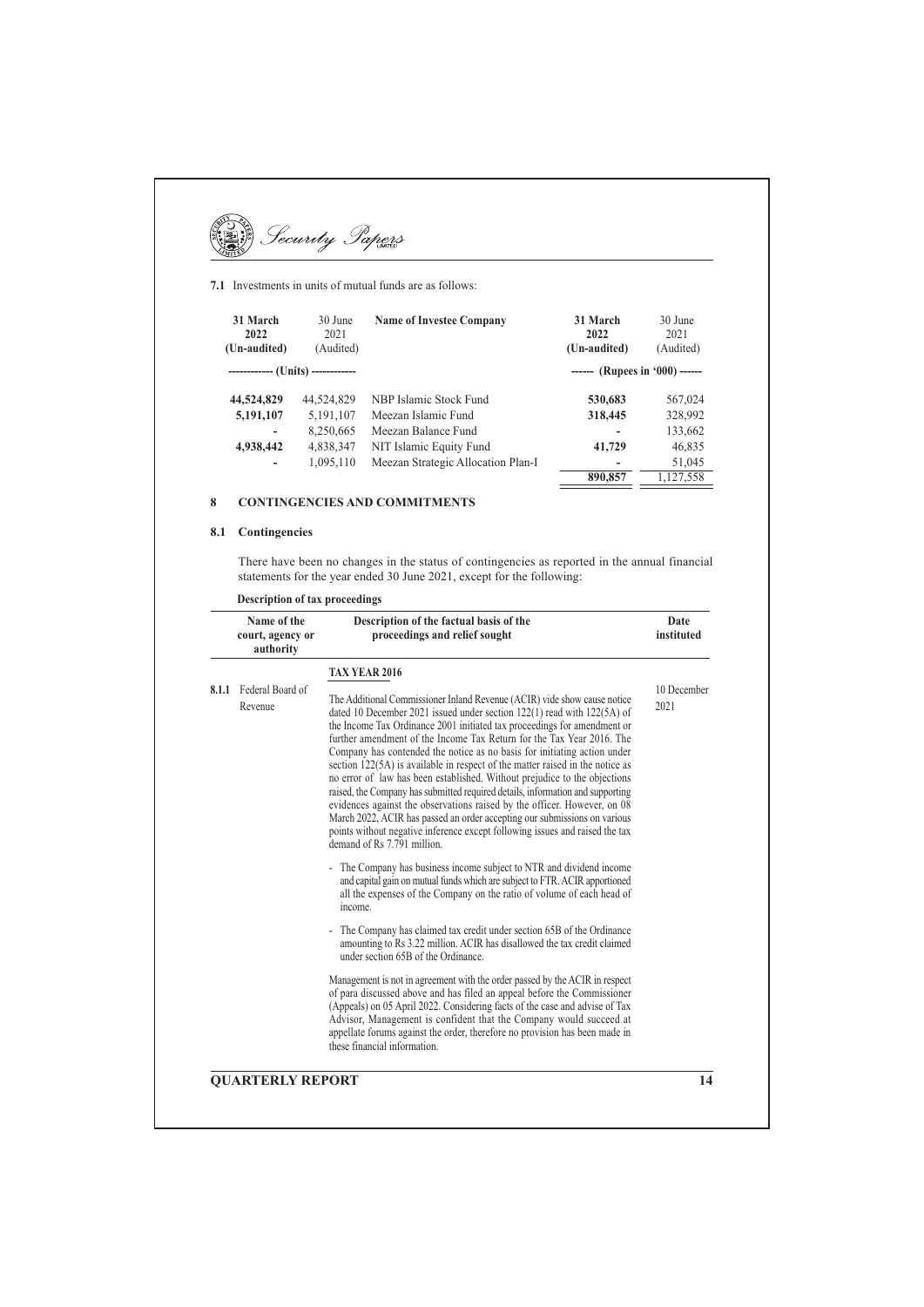|     | Security Papers                                     |             |                                  |                              |
|-----|-----------------------------------------------------|-------------|----------------------------------|------------------------------|
|     |                                                     |             | 31 March<br>2022<br>(Un-audited) | 30 June<br>2021<br>(Audited) |
| 8.2 | <b>Commitments</b>                                  | <b>Note</b> | ------ (Rupees in $(000)$ ------ |                              |
|     | Ijarah financing                                    | 8.2.1       | 5,328                            | 2,472                        |
|     | Capital expenditure contracted for but not incurred |             | 35,709                           | 54,793                       |
|     | Commitments against letters of credit               |             | 87,367                           | 48,443                       |

8.2.1 The Company has car ijarah facility from the Meezan Bank Limited amounting to Rs 50 million  $(30 \text{ June } 2021$ : Rs  $50 \text{ million}$  out of which Rs  $5.328 \text{ million}$   $(30 \text{ June } 2021$ : Rs  $2.472 \text{ million}$ were utilised. The ownership of the cars are with Meezan Bank Limited.

The total of future Ijarah payment under arrangement are as follows:

|                                                   | 31 March<br>2022<br>(Un-audited) | 30 June<br>2021<br>(Audited) |
|---------------------------------------------------|----------------------------------|------------------------------|
|                                                   | ------ (Rupees in '000) ------   |                              |
| Not later than one year                           | 1,184                            | 494                          |
| Later than one year and not later than five years | 4,144                            | 1,978                        |
|                                                   | 5,328                            | 2.472                        |

#### **9 SALES** - net

|                      |                  | Nine months ended | Three months ended |                  |  |
|----------------------|------------------|-------------------|--------------------|------------------|--|
|                      | 31 March<br>2022 | 31 March<br>2021  | 31 March<br>2022   | 31 March<br>2021 |  |
|                      |                  |                   |                    |                  |  |
|                      |                  |                   |                    |                  |  |
| Banknote paper       | 3,940,898        | 3,589,603         | 1,022,526          | 1,588,134        |  |
| Non - banknote paper |                  |                   |                    |                  |  |
| - Commercial paper   |                  | 34,883            |                    | 22,402           |  |
| - Others             | 663,528          | 330,573           | 536,890            | 269,513          |  |
|                      | 4,604,426        | 3,955,059         | 1,559,416          | 1.880.049        |  |
| Sales tax            | (669, 019)       | (575, 145)        | (226, 582)         | (273, 649)       |  |
|                      | 3.935,407        | 3,379,914         | 1.332.834          | 1,606,400        |  |

**9.1** Pakistan is the primary geographical market of the Company. Revenue is disaggregated by major product lines and timing of revenue recognition for each product line is at a point in time when control of the asset is transferred to the customer.

**10** This includes unrealized loss on investments in mutual funds amounting to Rs 52.94 million (March 2021: Unrealized gain of Rs 287.69 million).

#### **2.15 CONSERVATERLY REPORT**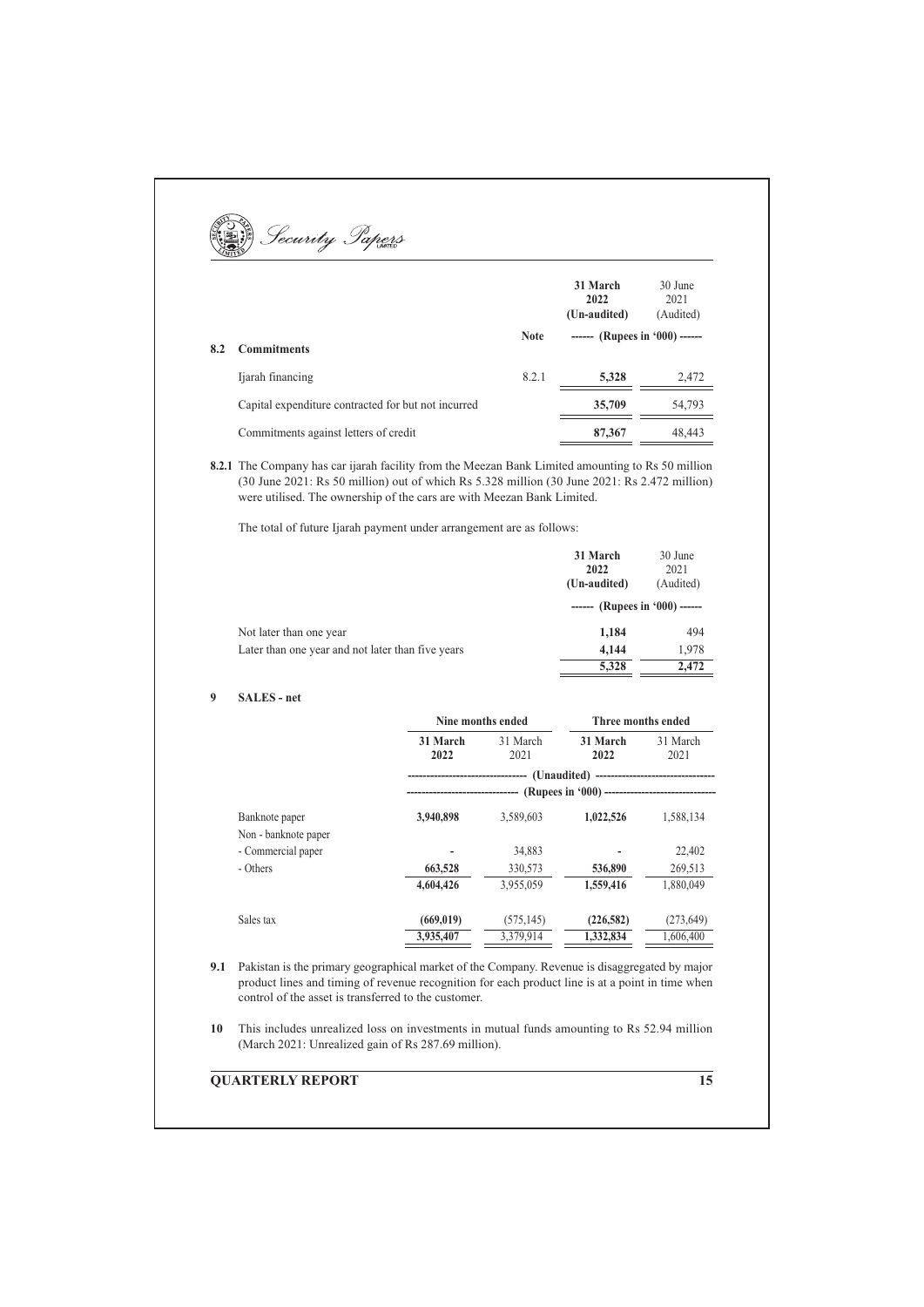|    |                                                                                                  | Nine months ended (Un-audited) |                  |
|----|--------------------------------------------------------------------------------------------------|--------------------------------|------------------|
|    |                                                                                                  | 31 March<br>2022               | 31 March<br>2021 |
|    | <b>Note</b>                                                                                      | ------ (Rupees in '000) ------ |                  |
| 11 | <b>CASH GENERATED FROM OPERATIONS</b>                                                            |                                |                  |
|    | Profit before taxation                                                                           | 1,240,011                      | 1,311,583        |
|    | <b>Adjustments for:</b>                                                                          |                                |                  |
|    | Depreciation on property, plant and<br>equipment and ROUA<br>5.1 & 5.3                           | 172,854                        | 146,004          |
|    | Amortization of intangible assets                                                                | 1,979                          | 1,935            |
|    | Gain on disposal of property, plant and equipment<br>Provision against staff retirement benefits | (598)<br>23,451                | (1,099)<br>1,785 |
|    | Loss / (Gain) on re-measurement of investment in mutual fund                                     | 52,940                         | (287,690)        |
|    | Loss / (Gain) on redemption of investments in mutual funds                                       | 5,975                          | (5,590)          |
|    | Dividend income on mutual funds                                                                  | (1,113)                        | (666)            |
|    | Amortization of discount on Pakistan Investment Bond                                             | (2,511)                        | (19, 453)        |
|    | Mark up on treasury bills                                                                        | (106,793)                      | (39, 886)        |
|    | Mark up on investments in Pakistan Investment Bonds                                              | (88, 162)                      | (80,295)         |
|    | Mark up on bank deposits and term deposits                                                       | (44, 448)                      | (35,343)         |
|    | Mark up on security deposits and employee loan                                                   | (17)                           | (57)             |
|    | Finance costs                                                                                    | 4,341                          | 3,823            |
|    | Changes in:                                                                                      |                                |                  |
|    | Stores, spare parts and loose tools<br>$\overline{a}$                                            | (16, 490)                      | (19, 592)        |
|    | Stock-in-trade<br>L.                                                                             | 53,675                         | (12, 773)        |
|    | Trade debts<br>L,                                                                                | (52, 598)                      | (238, 744)       |
|    | Loans, advances, deposits, prepayments and other receivables                                     | (106, 876)                     | 23,201           |
|    | Trade and other payables<br>L,                                                                   | 20,224                         | 85,068           |
|    |                                                                                                  | 1,155,844                      | 832,211          |
|    | <b>12 CASH AND CASH EQUIVALENTS</b>                                                              |                                |                  |
|    | Cash and bank balances                                                                           | 565,169                        | 593,350          |
|    |                                                                                                  | 565,169                        | 593,350          |

goods and / or services from the below mentioned concerns. All sales transactions with Pakistan Security Printing Corporation (Private) Limited are carried out by the Company using the "Cost Plus Mark-up Method". Transactions with employee benefit funds are carried out based on the terms of employment of the employees.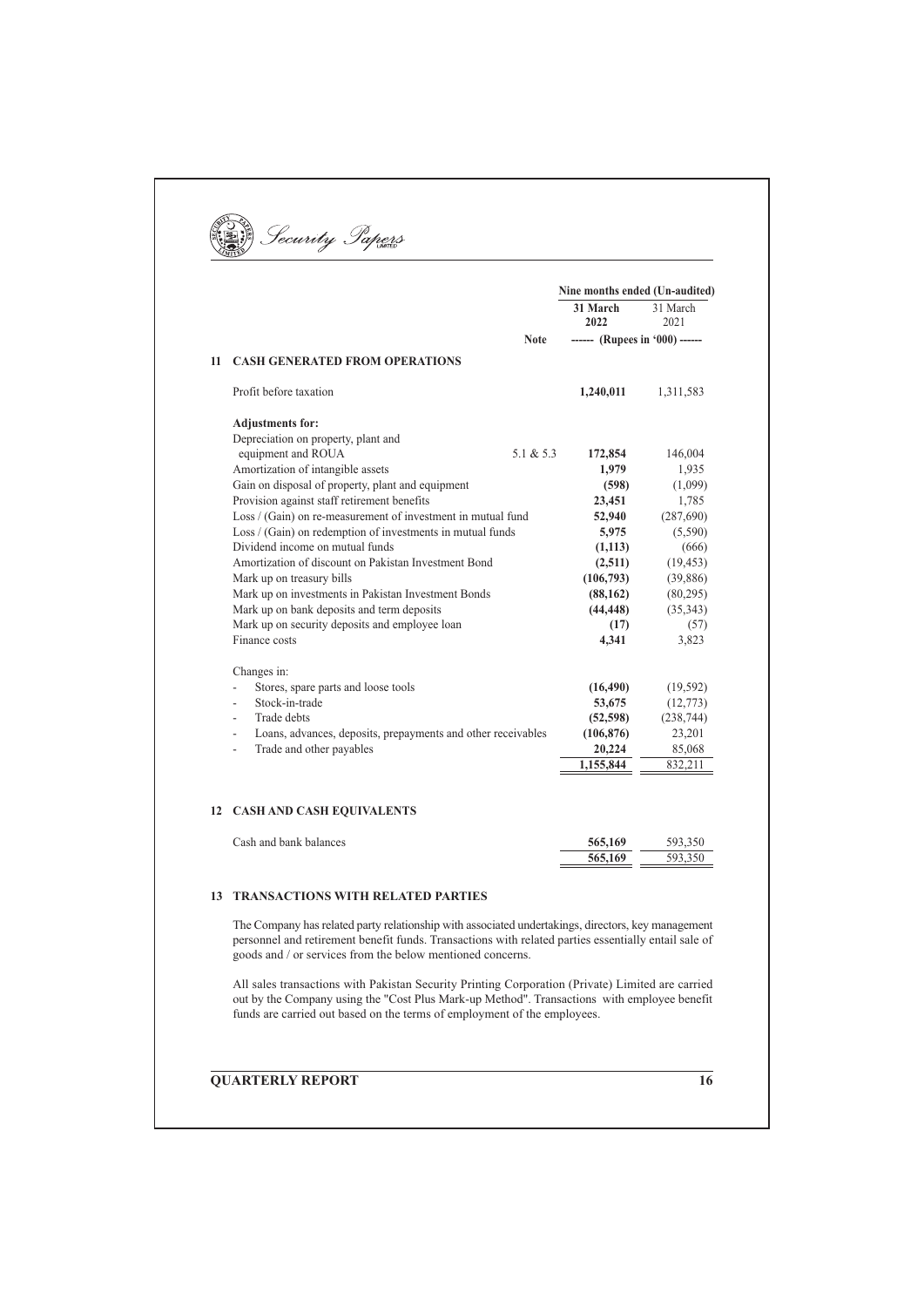

Key management personnel are those persons having authority and responsibility for planning, directing and controlling the activities of the entity. The Company considers all members of their management team, including the chief executive officer and directors to be its key management personnel.

There are no transactions with key management personnel other than under their terms of employments / entitlements. Balances outstanding from related parties are interest free, unsecured and repayable on demand.

|                                                             |                                                 |                                               |                                                                     | Nine months ended<br>(Un-audited)                                                 |                              |  |
|-------------------------------------------------------------|-------------------------------------------------|-----------------------------------------------|---------------------------------------------------------------------|-----------------------------------------------------------------------------------|------------------------------|--|
| Name of<br>related party                                    | <b>Nature</b><br>0 <sup>f</sup><br>relationship | <b>Basic</b><br><sub>of</sub><br>relationship | Nature of<br>transactions /<br><b>balances</b>                      | 31 March<br>2022<br>------- (Unaudited) -------<br>------ (Rupees in '000) ------ | 31 March<br>2021             |  |
| Pakistan Security Printing<br>Corporation (Private) Limited | Associated<br>undertaking                       | Common<br>directorship                        | Sales - net<br>Purchases<br>Shared expenses<br>charged by associate | 3,452,180<br>4,167<br>37,214                                                      | 3,095,829<br>3,798<br>33,802 |  |
|                                                             |                                                 |                                               | Dividend paid<br>Trade debts and other<br>payables - net            | 213,496<br>429,769                                                                | 213,496<br>509,508           |  |
| Summer Holdings, Turkey                                     | Other                                           | Director on Board<br>of Company               | Dividend paid                                                       | 53,330                                                                            | 53,330                       |  |
| Industrial Development &<br>Renovation Organisation, Iran   | Other                                           | Director on Board<br>of Company               | Dividend payable                                                    | 434,088                                                                           | 380,757                      |  |
| Employees retirement funds                                  | Retirement<br>benefit fund                      | Employees<br>benefit fund                     | Contribution made                                                   | 24,105                                                                            | 42.691                       |  |
| Key management personnel                                    | Related parties                                 | Executives                                    | Remuneration and<br>benefits                                        | 162,851                                                                           | 143,187                      |  |

#### **14 FAIR VALUE OF FINANCIAL INSTRUMENTS**

The Company's financial risk management objectives and policies are consistent with those disclosed in annual financial statements of the Company as at and for the year ended 30 June 2021.

Fair value is defined as the price that would be received to sell an asset or paid to transfer a liability in an orderly transaction between market participants at the measurement date. Fair values are categorized into different levels in a fair value hierarchy based on the inputs used in the valuation techniques as follows:

Level 1 : Fair value measurements using quoted (unadjusted) in active markets for identical asset or liability.

Level 2 : Fair value measurements using inputs other than quoted prices included within Level 1 that are observable for the asset or liability, either directly (i.e. as prices) or indirectly (i.e. derived from prices).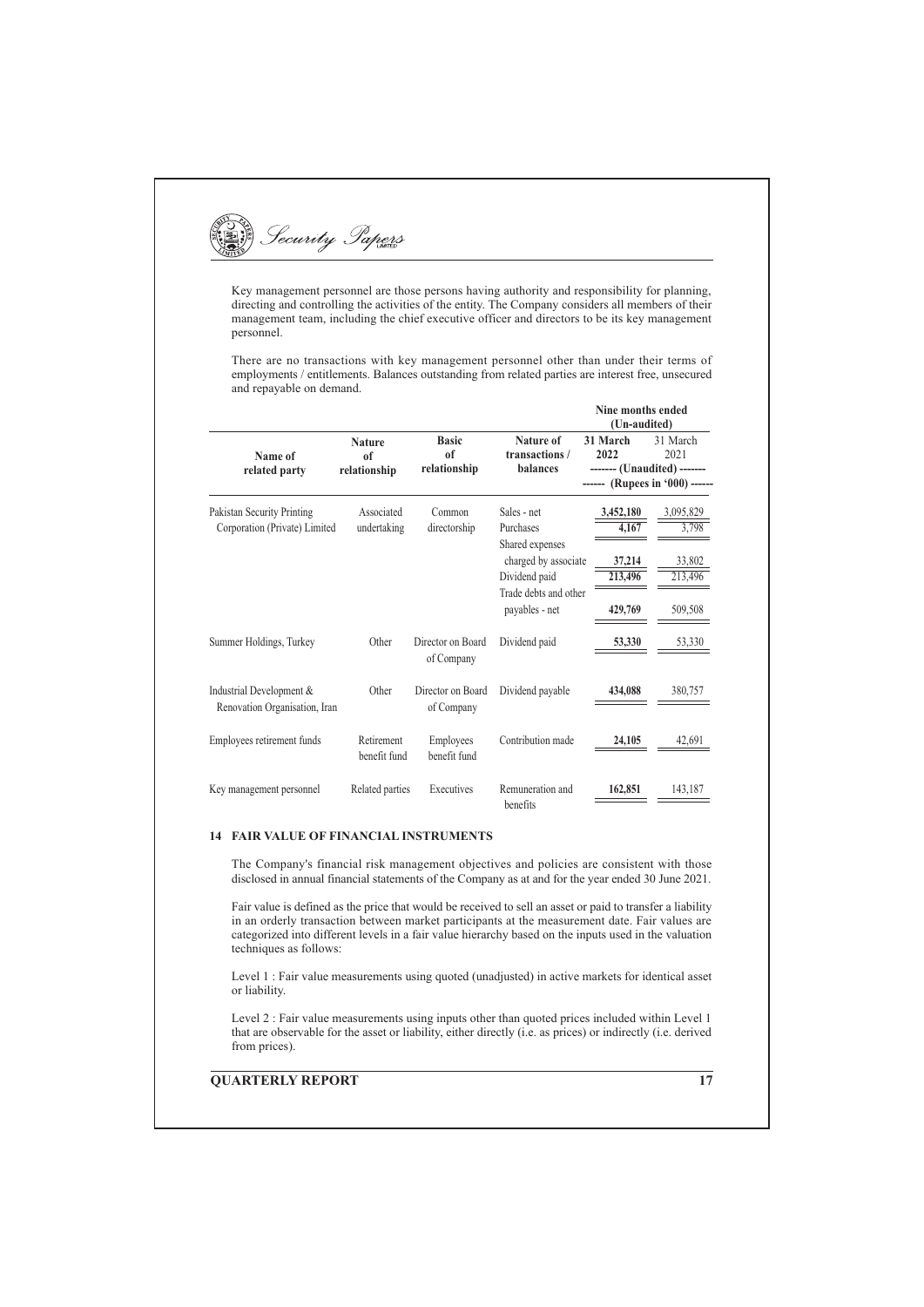

Level 3 : Fair value measurements using inputs for the asset or liability that are not based on observable market data (i.e. unobservable inputs).

On-balance sheet financial instruments

| <b>Financial assets</b><br>measured at fair value<br>Units of mutual fund<br><b>Financial assets not</b><br>measured at fair value | Note         | At fair value<br>through profit<br>or loss      | Carrying amount                             |                                   |                                    |                          |                |                          |                        |
|------------------------------------------------------------------------------------------------------------------------------------|--------------|-------------------------------------------------|---------------------------------------------|-----------------------------------|------------------------------------|--------------------------|----------------|--------------------------|------------------------|
|                                                                                                                                    |              |                                                 | Financial<br>assets at<br>amortized<br>cost | Other<br>financial<br>liabilities | <b>Total</b><br>carrying<br>amount | Level 1                  | Level 2        | Fair value<br>Level 3    | Total                  |
|                                                                                                                                    |              |                                                 |                                             |                                   |                                    |                          |                |                          |                        |
|                                                                                                                                    |              | 890,857                                         |                                             |                                   | 890,857                            | 890,857                  |                |                          | 890,857                |
|                                                                                                                                    |              |                                                 |                                             |                                   |                                    |                          |                |                          |                        |
| Pakistan investment bonds                                                                                                          |              |                                                 | 1,319,209                                   |                                   | 1,319,209                          |                          | 1,319,209      |                          | 1,319,209              |
| Treasury bills                                                                                                                     |              |                                                 | 2,132,251                                   |                                   | 2,132,251                          |                          | 2,132,251      |                          | 2,132,251              |
| Term deposit receipts<br>Loans, deposits and                                                                                       | 14.1         |                                                 | $\overline{a}$                              |                                   | $\overline{\phantom{a}}$           |                          |                |                          |                        |
| other receivables                                                                                                                  | 14.1         |                                                 | 73,906                                      |                                   | 73,906                             |                          |                |                          |                        |
| Interest accrued                                                                                                                   | 14.1         | ÷                                               | 61,040                                      | ÷.                                | 61,040                             | L.                       |                |                          | L.                     |
| Trade debts                                                                                                                        | 14.1         | $\overline{a}$                                  | 864,851                                     | ÷,                                | 864,851                            | L.                       | ä,             | ÷.                       | Ĭ.                     |
| Cash and bank balances                                                                                                             | 14.1         |                                                 | 565,169                                     |                                   | 565,169                            |                          |                |                          | $\overline{a}$         |
|                                                                                                                                    |              |                                                 | 5,016,426                                   | $\overline{\phantom{a}}$          | 5,907,283                          | $\overline{\phantom{a}}$ | 3,451,460      | $\overline{\phantom{a}}$ | 3,451,460              |
| <b>Financial liabilities not</b><br>measured at fair value                                                                         |              |                                                 |                                             |                                   |                                    |                          |                |                          |                        |
| Lease liabilities                                                                                                                  | 14.1         |                                                 |                                             | 21,984                            | 21,984                             |                          |                |                          |                        |
| Trade and other payables                                                                                                           | 14.1         |                                                 |                                             | 526,590                           | 526,590                            |                          |                |                          |                        |
| Mark-up accrued                                                                                                                    | 14.1         |                                                 |                                             | 23                                | 23                                 |                          |                |                          |                        |
| Unpaid dividend                                                                                                                    | 14.1         | ä,                                              | L.                                          | 406,067                           | 406,067                            | L.                       | $\overline{a}$ | L.                       | ä,                     |
| Unclaimed dividend                                                                                                                 | 14.1         |                                                 | L.                                          | 2,876                             | 2,876                              | L.                       | ÷              |                          |                        |
|                                                                                                                                    |              |                                                 |                                             | 957,540                           | 957,540                            |                          | $\overline{a}$ |                          |                        |
| On-balance sheet financial instruments                                                                                             |              |                                                 | Carrying amount                             |                                   | 30 June 2021 (Audited)             |                          |                | Fair value               |                        |
|                                                                                                                                    |              | Note At fair value<br>through profit<br>or loss | Financial<br>assets at<br>amortized<br>cost | Other<br>financial<br>liabilities | Total<br>carrying<br>amount        | Level 1                  | Level 2        | Level 3                  | Total                  |
|                                                                                                                                    |              |                                                 |                                             |                                   |                                    |                          |                |                          |                        |
| measured at fair value                                                                                                             |              |                                                 |                                             |                                   |                                    |                          |                |                          |                        |
|                                                                                                                                    |              | 1,127,558                                       |                                             |                                   | 1,127,558                          | 1,127,558                |                | $\sim$                   |                        |
| <b>Financial assets</b><br><b>Investments</b><br>Units of mutual fund<br><b>Financial assets not</b><br>measured at fair value     |              |                                                 |                                             |                                   |                                    |                          |                |                          |                        |
| <b>Investments</b>                                                                                                                 |              |                                                 |                                             |                                   |                                    |                          |                |                          |                        |
|                                                                                                                                    |              |                                                 | 1,321,783                                   |                                   | 1,321,783                          |                          | 1,339,739      |                          | 1,127,558<br>1,339,739 |
|                                                                                                                                    |              |                                                 | 1,418,024                                   |                                   | 1,418,024                          |                          | 1,467,402      |                          |                        |
| Pakistan investment bonds<br>Treasury bills<br>Loans, deposits and other<br>receivables                                            | 14.1         |                                                 | 14,329                                      | $\overline{a}$                    | 14,329                             |                          |                |                          |                        |
|                                                                                                                                    | 14.1         |                                                 | 58,152                                      | $\overline{a}$                    | 58,152                             |                          |                |                          | 1,467,402              |
| Interest accrued<br>Trade debts<br>Cash and bank balances                                                                          | 14.1<br>14.1 | L.                                              | 812,253<br>652,103                          | $\overline{a}$                    | 812,253<br>652,103                 | $\overline{a}$           | $\overline{a}$ | $\overline{a}$           | $\overline{a}$         |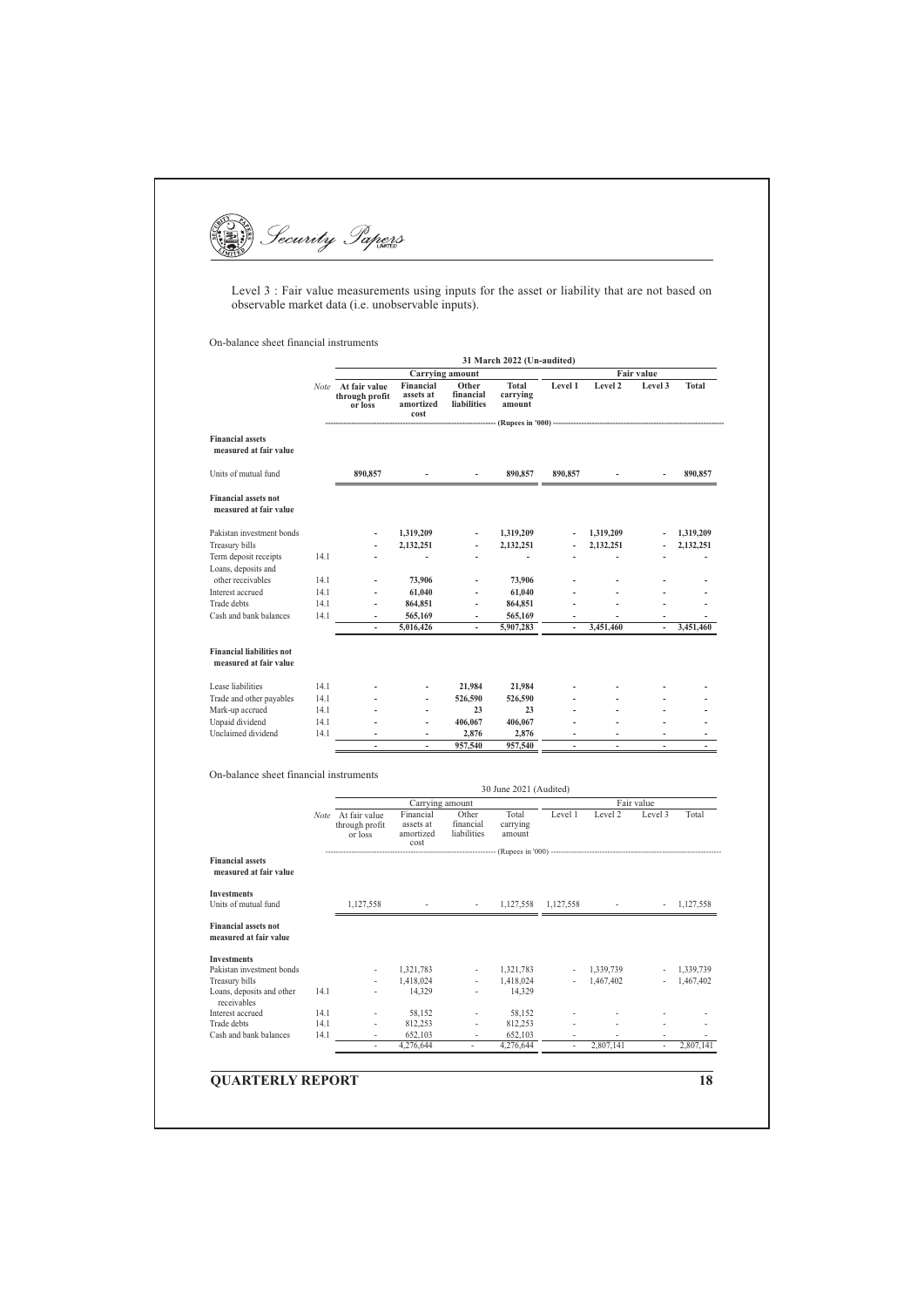Security Papers

On-balance sheet financial instruments

|                                                            |             |                                            |                                             |                                   | 30 June 2021 (Audited)      |                          |                          |                          |       |  |
|------------------------------------------------------------|-------------|--------------------------------------------|---------------------------------------------|-----------------------------------|-----------------------------|--------------------------|--------------------------|--------------------------|-------|--|
|                                                            |             |                                            | Carrying amount                             |                                   |                             |                          | Fair value               |                          |       |  |
|                                                            | <b>Note</b> | At fair value<br>through profit<br>or loss | Financial<br>assets at<br>amortized<br>cost | Other<br>financial<br>liabilities | Total<br>carrying<br>amount | Level 1                  | Level 2                  | Level 3                  | Total |  |
|                                                            |             |                                            |                                             |                                   |                             |                          |                          |                          |       |  |
| <b>Financial liabilities not</b><br>measured at fair value |             |                                            |                                             |                                   |                             |                          |                          |                          |       |  |
| Lease liabilities                                          | 14.1        |                                            | ٠                                           | 26,686                            | 26,686                      | $\overline{a}$           |                          |                          |       |  |
| Trade and other payables                                   | 14.1        |                                            | ٠                                           | 489,627                           | 489,627                     | $\overline{\phantom{0}}$ |                          | $\overline{\phantom{0}}$ |       |  |
| Staff retirement benefits                                  | 14.1        |                                            | ٠                                           | 25.191                            | 25,191                      | $\overline{\phantom{0}}$ | $\overline{\phantom{0}}$ | $\overline{\phantom{0}}$ |       |  |
| Mark-up accrued                                            | 14.1        |                                            |                                             | 29                                | 29                          | $\overline{\phantom{0}}$ |                          |                          |       |  |
| Unpaid dividend                                            | 14.1        | ۰                                          | ٠                                           | 3,931                             | 3,931                       | $\overline{\phantom{0}}$ |                          |                          |       |  |
| Unclaimed dividend                                         | 14.1        |                                            | $\overline{\phantom{a}}$                    | 355,658                           | 355,658                     | $\overline{\phantom{0}}$ |                          |                          |       |  |
|                                                            |             |                                            |                                             | 901,122                           | 901,122                     |                          |                          |                          |       |  |

14.1 The Company has not disclosed fair values for these financial assets and financial liabilities because their carrying amounts are reasonable approximation of fair value.

#### 15 GENERAL

15.1 The Board of directors in their meeting held on 27 August 2021 approved the transfer of Rs 931.04 million from unappropriated profits to general reserves (2020: Rs 445.92 million).

#### 16 DATE OF AUTHORISATION

These condensed interim financial statements were authorised and approved by the Board of Directors of the Company on 21 April 2022.

DR. MOHAMMAD **ASHRAF BUTT** Chief Executi ve Officer

 $\mathcal{T}$ **JAMAL NASIM** 

Director

**BABAR ALJAZ Chief Financial Officer** 

**QUARTERLY REPORT** 

 $\overline{19}$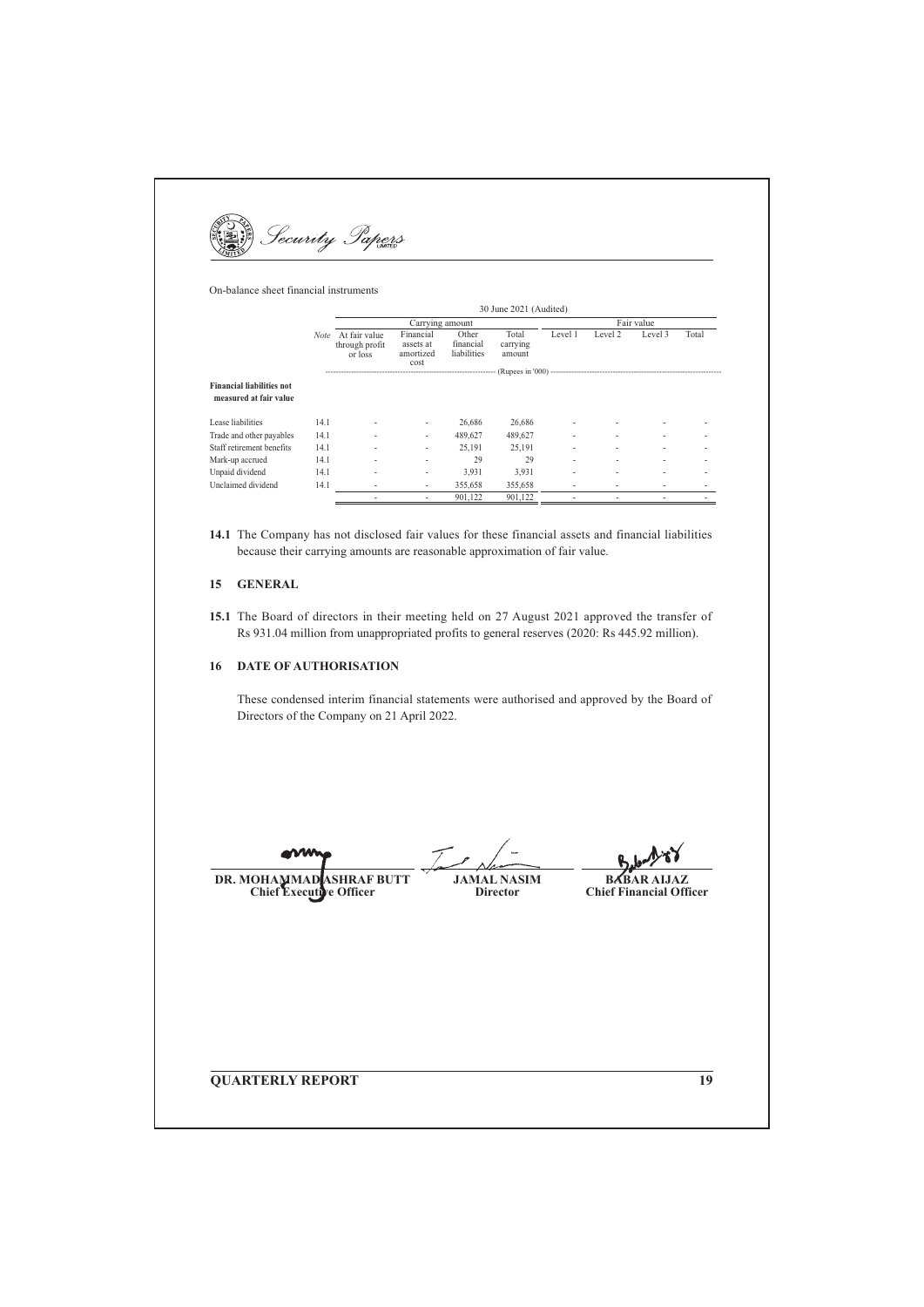

# **ATTENTION SHAREHOLDERS**

Attention of shareholders is invited to the following legal requirements:

#### $\mathbf{1}$ **CNIC / NTN Number on Dividend Warrant (Mandatory)**

In terms of the Companies (Distribution of Dividends) Regulations, 2017. Regulation 4, Manner of payment of cash dividend, (iv) the Dividend Warrant or cheque should bear identification number.

Explanation For the purpose of these regulations identification number includes Computerized National Identity Card Number (CNIC) of the registered shareholder or the authorized person, child registration certificate number or juvenile card number in case of a minor, where applicable and registration number or national tax number of the shareholder being a person other than a natural person.

In order to comply with the SECP's directives and in terms of Section  $243(2)(a)$  of the Companies Act, 2017, the Company shall be constrained to withhold the Dividend Warrant(s), in case of non-availability copy of valid CNIC (for individuals) and National Tax Number (for a corporate entity).

Accordingly, shareholders who have not yet submitted copy of their valid CNIC or NTN are once again requested to immediately submit the same to the Company or its Share Registrar, M/s. FAMCO Associates (Pvt.) Limited if not already provided. The shareholders while sending CNIC must quote their respective folio numbers.

#### $2.$ Deduction of Income Tax from Dividend under Section 150 of the Income Tax Ordinance, 2001 (Mandatory)

The rates of deduction of Withholding Income Tax from dividend payments under the Income Tax Ordinance, 2001 shall be as follows:

Persons appearing in Active Tax Payers List (ATL) ---- 15%. Persons not appearing in Active Tax Payers List (ATL) ---- 30%.

To enable the Company to make tax deduction on the amount of cash dividend  $(a)$ 15% instead of 30%, shareholders whose names are not entered into the Active Taxpayers' List (ATL) provided on the website of FBR, despite the fact that they are filers, are advised to immediately make sure that their names are entered in ATL, otherwise tax on their cash dividend will be deducted  $(2, 30\%$  instead of 15%.

Persons not appearing in the Active Taxpayers' List: The rate of tax required to be deducted/collected, as the case may be, is increased by 100% (as specified in the Tenth Schedule to the Income Tax Ordinance, 2001).

Withholding Tax will be determined separately on 'persons names appearing on ATL/persons names not appearing on ATL' status of Principal Shareholder as well as Joint-holder(s) based on their shareholding proportions, in case of joint accounts.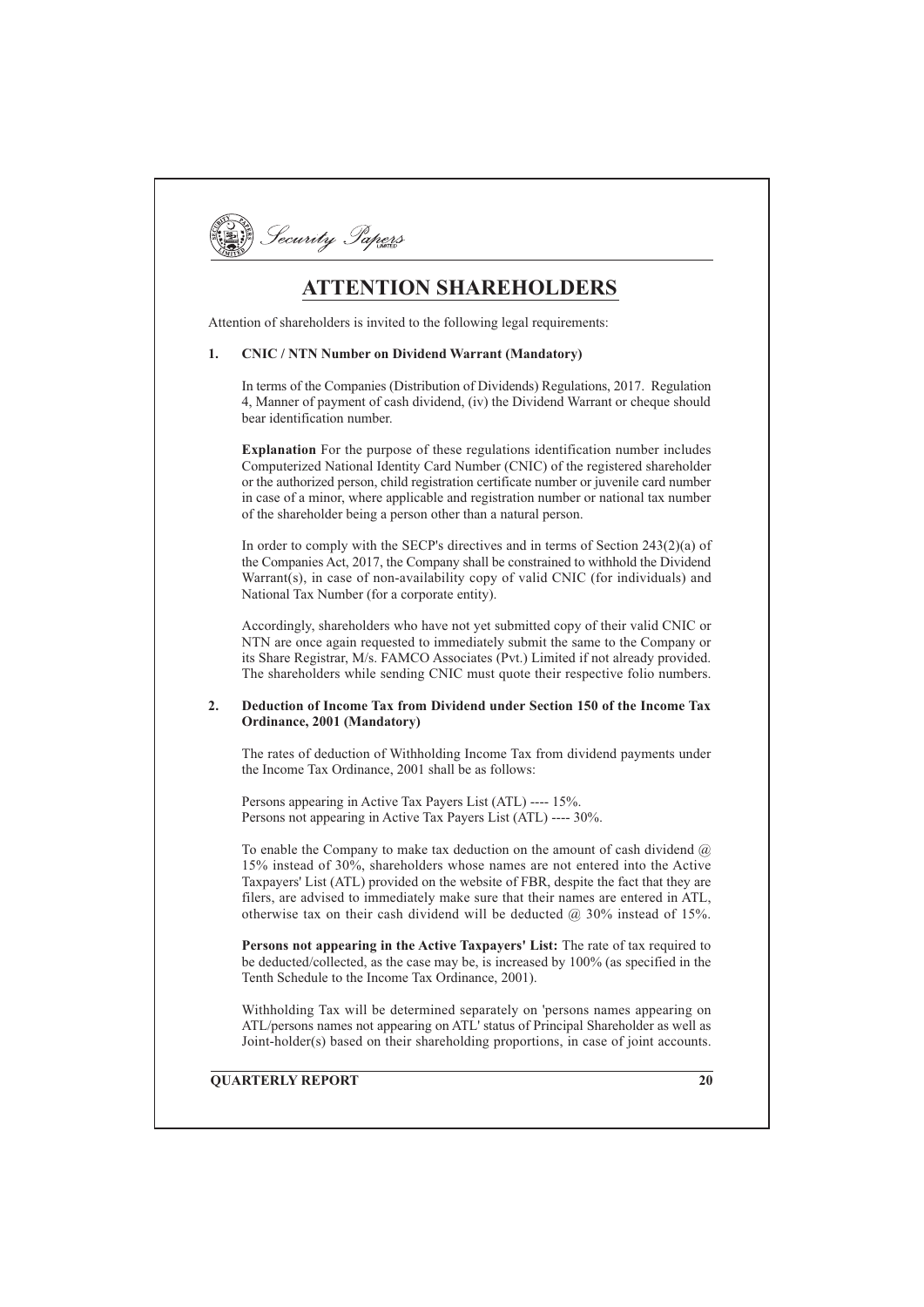Security Papers

In this regard, all shareholders who hold shares jointly are requested to provide shareholding proportions of Principal Shareholder and Joint-holder(s) in respect of shares held by them (only if not already provided) to our Share Registrar, in writing as follows:

|                        |                               |                        |                   | <b>Principal Shareholder</b>                         | <b>Joint Shareholder</b> |                                                                  |  |
|------------------------|-------------------------------|------------------------|-------------------|------------------------------------------------------|--------------------------|------------------------------------------------------------------|--|
| Company<br><b>Name</b> | <b>Folio/CDS</b><br>Account # | Total<br><b>Shares</b> | Name and<br>CNIC# | Shareholding<br><b>Proportion</b><br>(No. of Shares) | Name<br>and              | Shareholding<br><b>Proportion</b><br>$CNIC \#   (No. of Shares)$ |  |

The required information must reach our Share Registrar within 10 days of this notice; otherwise it will be assumed that the shares are equally held by Principal shareholder and Joint Holder(s).

As per FBR Circulars C. No. 1 (29) WHT/2006 dated 30 June 2010 and C. No. 1 (43) DG (WHT)/2008- Vol. II -66417-R dated 12 May 2015, the valid exemption certificate is mandatory to claim exemption of withholding tax U/S 150 of the Income Tax Ordinance, 2001 (tax on dividend amount) where the statutory exemption under clause 47B of part - IV of Second Schedule is available. The shareholders who fall in the category mentioned in the above clause and want to avail exemption U/S 150 of the Ordinance, must provide valid Tax Exemption Certificate to our Share Registrar before book closure otherwise tax will be deducted on dividend as per applicable rates.

For any query/problem/information, the investors may contact the Company Secretary at phone: 021-99248285 and email address comsec@security-papers.com and/or FAMCO Associates (Pvt.) Ltd. at phone 021-34380101-5 and email address: info.shares@famco.com.pk.

The corporate shareholders having CDC accounts are required to have their National Tax Number (NTN) updated with their respective participants, whereas corporate physical shareholders should send a copy of their NTN certificate to the company or FAMCO Associates (Pvt.) Ltd. The shareholders while sending NTN or NTN certificates, as the case may be, must quote company name and their respective folio numbers.

#### 3. **Payment of Cash Dividend Electronically (Mandatory)**

In accordance with the provisions of Section 242 of the Companies Act, 2017 and Companies (Distribution of Dividends) Regulations, 2017, it is mandatory for a listed company to pay cash dividend to its shareholder only through electronic mode directly into their bank account designated by the entitled shareholders instead of issuing physical dividend warrants.

Therefore, shareholders are requested to provide the details of their bank mandate information specifying: (a) title of account, (b) account number (c) IBAN number (d) bank name and (e) branch name, code and address to the Company or Share Registrar. Those shareholders who hold shares with participants / Central Depository Company of Pakistan (CDC) are advised to provide the same to their concerned participant / CDC.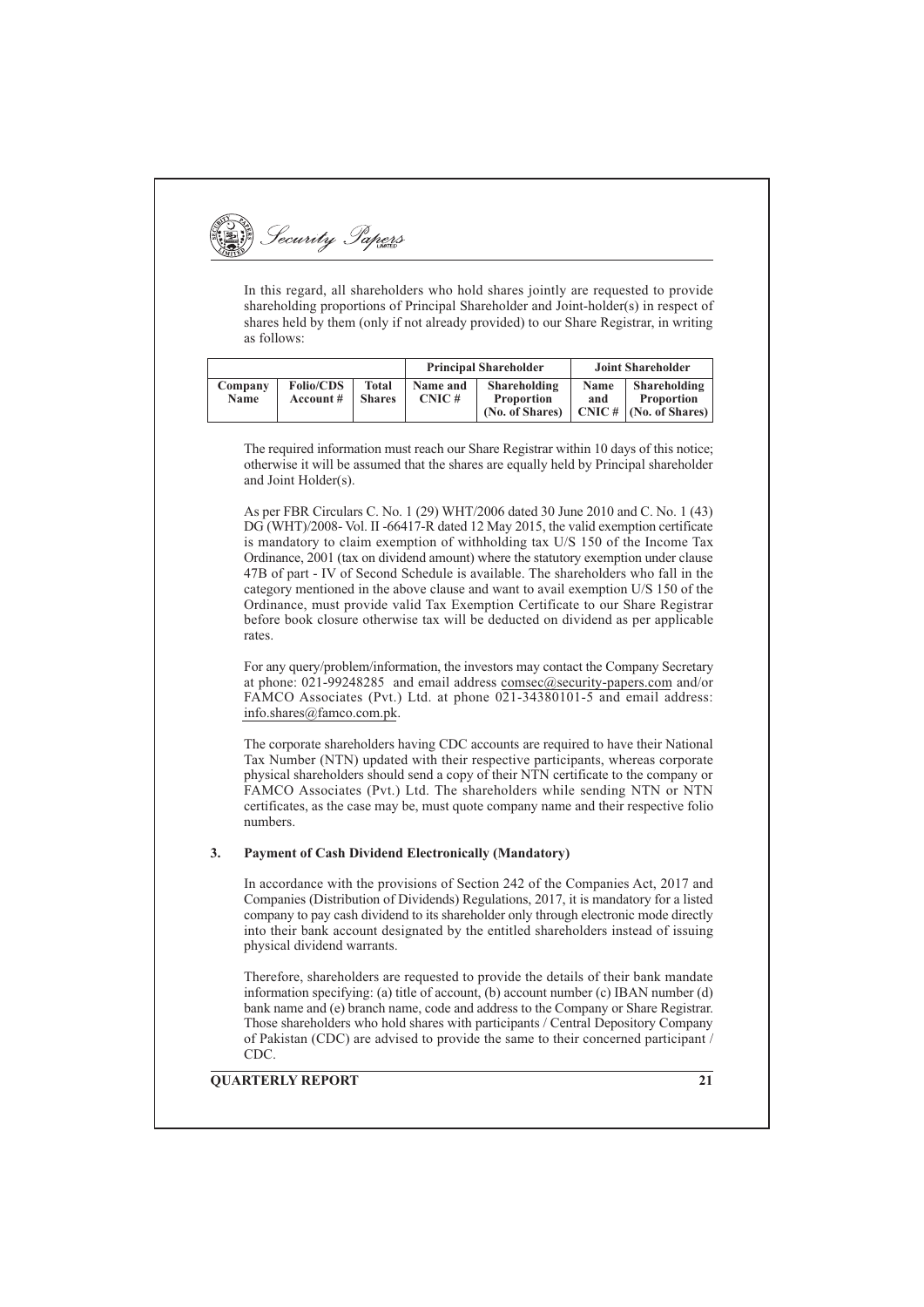

Please note that as per Section 243(3) of the Companies Act, 2017, listed companies are entitled to withhold payment of dividend, if necessary, information is not provided by shareholders.

For the convenience of shareholders, e-Dividend Mandate Form is available on Company's website: http://www.security-papers.com.

#### $4.$ **Unclaimed / Unpaid Shares and Dividends**

In accordance with the provisions of Section 244 of the Companies Act, 2017, any shares issued or dividend declared by the Company, which remain unclaimed or unpaid for a period of three years from the date it is due and payable, the Company shall give ninety days notices to the shareholders to file claim, if no claim is made before the Company by the shareholders, the Company shall proceed to deposit the unclaimed or unpaid Shares / Dividends with the Federal Government in compliance with the Section 244 of the Companies Act, 2017.

In this regard, a Notice dated December 28, 2017 was sent by Registered Post acknowledgement due on the last known addresses of the shareholders to submit their claims within 90 days to the Company. In compliance of Section  $244(1)(b)$  of the Companies Act, 2017 a Final Notice had also been published on 30th March 2018 in two daily newspapers i.e. (i) Business Recorder and (ii) Daily Jang in English and Urdu respectively.

In case no claim is received within the given period from the aforesaid Notice, the Company shall proceed to deposit the unclaimed / unpaid amounts with the Federal Government (as and when the account detail is provided) pursuant to the provisions of sub-section (2) of Section 244 of the Companies Act, 2017.

#### **Conversion of Shares from Physical Form to Book-Entry-Form**  $\overline{5}$ .

The Securities and Exchange Commission of Pakistan (SECP) has issued a letter No. CSD/ED/Misc./2016-639-640 dated March 26, 2021 addressed to all listed companies referring their attention towards the provision of Section 72 of the Companies Act, 2017 (Act) which requires to all the then existing companies to replace shares issued by them in physical form with shares to be issued in the Book-Entry-form within a period not exceeding four years from the date of the promulgation of the Act.

In order to ensure full compliance with the provisions of the aforesaid Section 72 and to be benefitted of the facility of holding shares in the Book-Entry-Form, the shareholders who still hold shares in physical form are requested to convert their shares in the Book-Entry-Form.

#### **Placement of Financial Accounts on Website** 6.

Pursuant to the notification of the SECP (SRO 634(I)/2014) dated: 10th July 2014 the financial statements of the Company have been placed on Company's website: http://www.security-papers.com.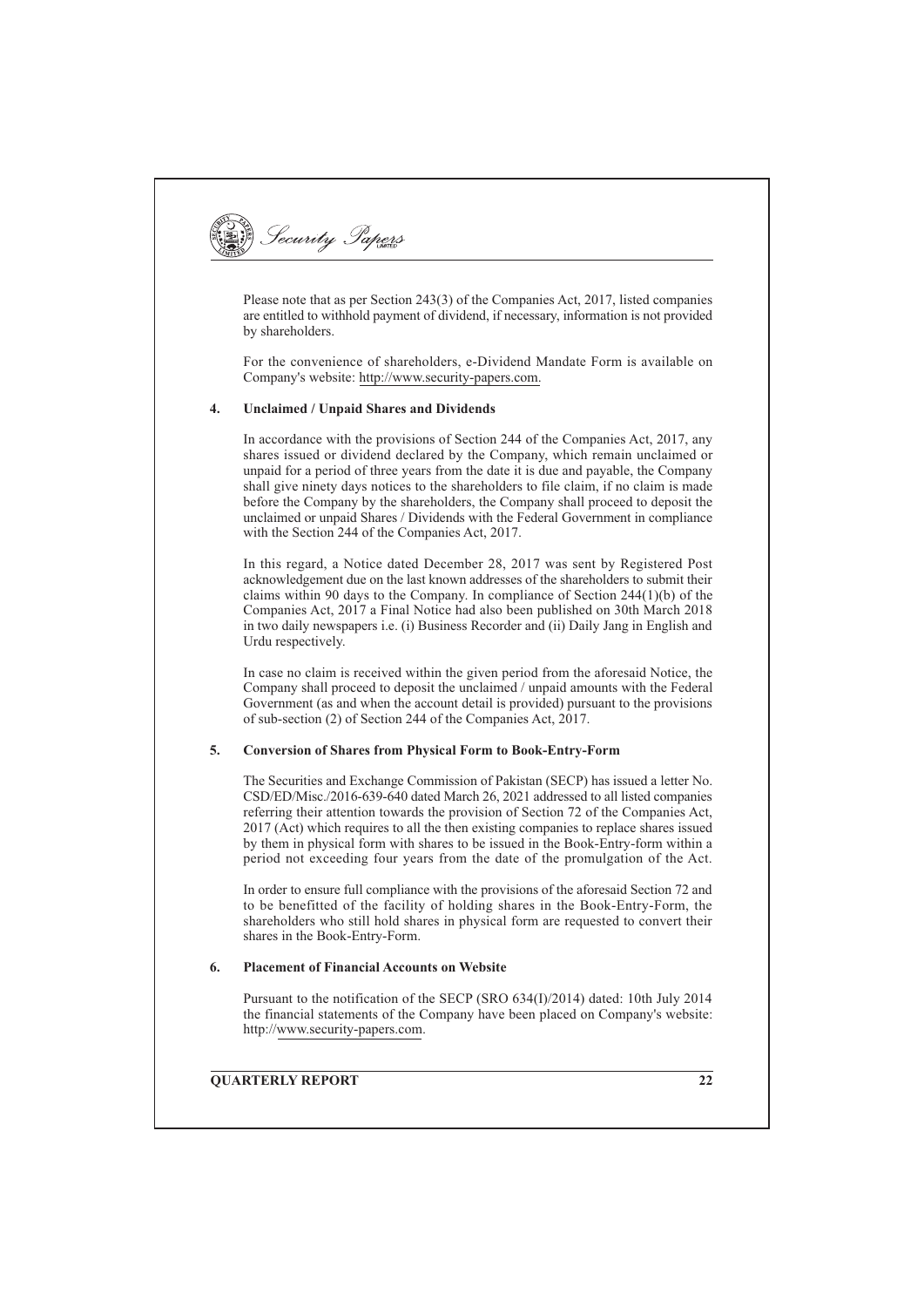| curuu<br><b>AITED</b> |  |
|-----------------------|--|
|-----------------------|--|

#### **Change of Address (If any)** 7.

Members are requested to notify any change in their addresses immediately.

Shareholders are requested to provide above mentioned information/documents to (i) respective Central Depository System (CDS) Participants and (ii) in case of physical securities to the Company / Share Registrar:

**OR** 

## **Registered Office**

### **Share Registrar**

The Company Secretary **Security Papers Limited** Jinnah Avenue, Malir Halt, Karachi. Tel. No: (+9221) 99248285 Fax No: (+9221) 99248286 Email: comsec@security-papers.com Website: http://www.security-papers.com

Karachi April 21, 2022 FAMCO Associates (Pvt.) Limited 8-F, Near Hotel Faran, Nursery, Block-6, P.E.C.H.S., Shahrah-e-Faisal, Karachi. Tel. No: (+9221) 34380101-5 Fax No: (+9221) 34380106 Email: info.shares@famco.com.pk Website: www.famco.com.pk

Rizwan Ul Haq Khan Company Secretary